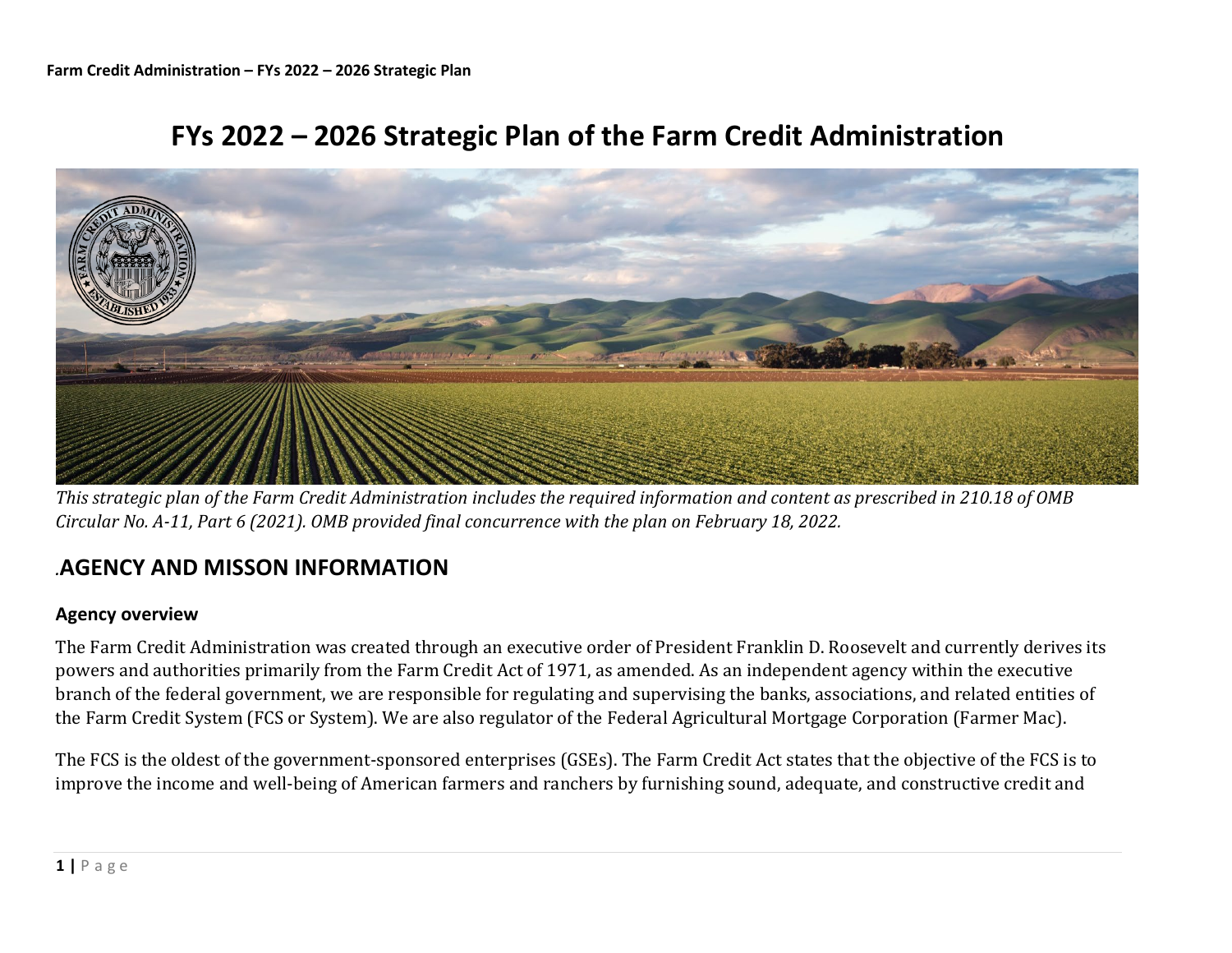closely related services to them, their cooperatives, and selected farm-related businesses. In short, the FCS was created to provide an adequate and flexible flow of money to rural areas.

The System includes a nationwide network of borrower-owned, cooperative financial institutions that provide credit and related services to the following:

- Farmers and ranchers
- Producers and harvesters of aquatic products
- Farm-related businesses
- Rural homeowners
- Agricultural and aquatic cooperatives
- Agribusinesses
- Rural utilities

The FCS had \$325.8 billion in outstanding loans to agriculture and rural America as of September 30, 2021.

Farmer Mac is a stockholder-owned, federally chartered instrumentality of the United States, and its authority is derived from Title VIII of the Farm Credit Act. Farmer Mac was established in 1988 to create a secondary market for agricultural real estate loans and rural housing mortgage loans. In 2008, Farmer Mac's secondary market authorities were expanded to include rural utility loans. It provides secondary market services through a network of agricultural lenders and intermediaries, including commercial banks, FCS banks and associations, life insurance companies, mortgage companies, and rural utility cooperatives. As of September 30, 2021, Farmer Mac's outstanding program activity totaled \$23.1 billion.

On a reimbursable basis, we perform examinations of certain entities that are not part of the Farm Credit System. FCA is required by the National Consumer Cooperative Bank Act of 1978, as amended, to examine and report on the condition of the National Consumer Cooperative Bank (NCB). Since the passage of this law, we have conducted safety and soundness examinations of NCB and issued reports of examination to NCB's board of directors. NCB is a federally chartered, privately owned banking corporation. It is not a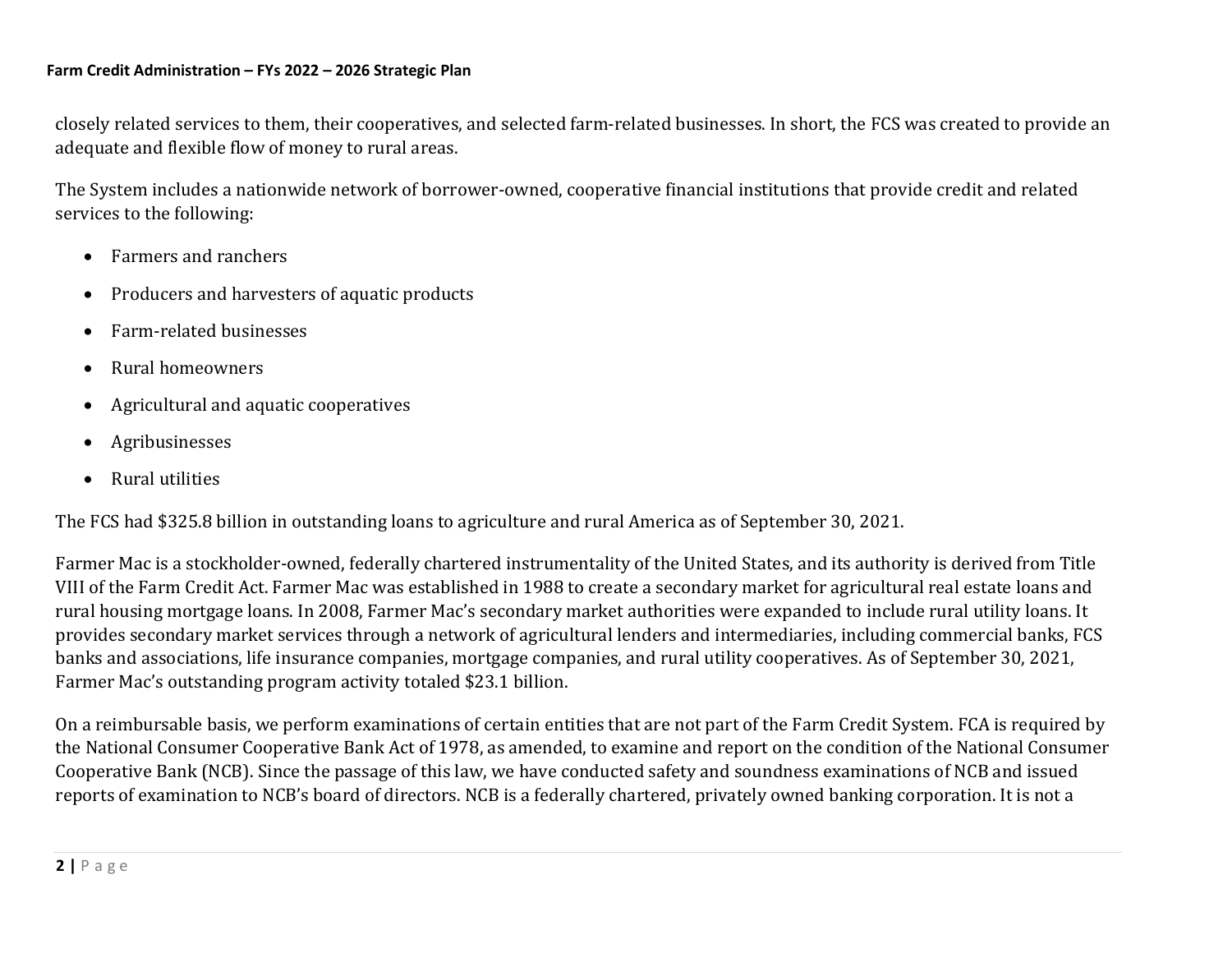federal instrumentality, and it is not part of the FCS. In addition, we provide examination services on behalf of the Farm Credit System Insurance Corporation and the U.S. Department of Agriculture.

The U.S. Senate Committee on Agriculture, Nutrition, and Forestry and the U.S. House of Representatives Committee on Agriculture oversee the FCS, Farmer Mac, and FCA. Our operations are funded through assessments paid by the System institutions and by our reimbursable activities; we do not receive a federal appropriation.

## **Mission statement**

FCA's mission is to ensure that System institutions and Farmer Mac are safe, sound, and dependable sources of credit and related services for all creditworthy and eligible persons in agriculture and rural America. To fulfill this mission, we issue regulations and conduct examinations of FCS institutions and Farmer Mac to evaluate and oversee the safety and soundness of their activities.

Our examinations evaluate whether institutions are complying with laws and regulations and are operating in a safe and sound manner. They also evaluate institutions' compliance with the congressional mandate requiring System institutions to have programs to make credit and services available to young, beginning, and small (YBS) farmers and ranchers. In addition, we research, develop, and adopt rules, regulations, and other guidelines that govern how institutions conduct their business and interact with customers.

If any System institution, including Farmer Mac, violates laws or regulations, or if we determine that its operations are unsafe or unsound, we may use our enforcement authority to ensure that the problem is corrected in a timely manner. We also ensure that the rights of certain borrowers are protected.

Other statutory duties require us to issue and amend FCS institution charters, to report to Congress on the System's and Farmer Mac's financial condition and performance, and to approve the issuance of debt obligations by System banks.

# **FCA board and governing philosophy**

Our policy and regulations are established by a full-time, three-person board whose members are appointed by the president of the United States with the advice and consent of the Senate. They serve staggered six-year terms and may not be reappointed to succeed themselves after serving a full term or more than three years of a previous member's unexpired term. A board member may serve after expiration of his or her term until a successor has been appointed and qualified. The president designates one member as chairman of the board; this member serves as chairman until the end of his or her term. The board chairman also serves as the agency's chief executive officer.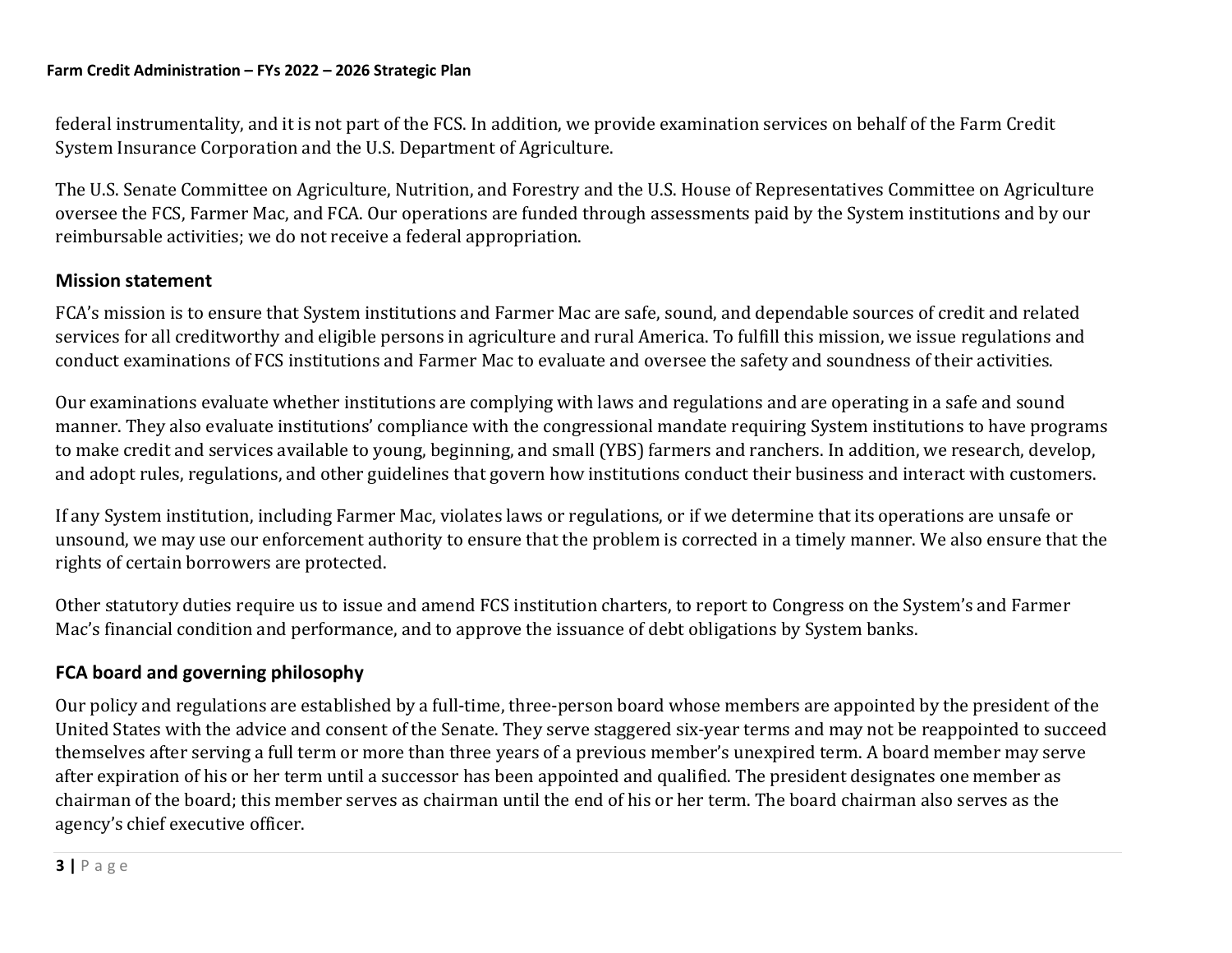The FCA board approves charters of FCS institutions, oversees the agency's supervision and examination of those institutions, and issues enforcement actions. The governing philosophy of the FCA board is grounded in the Farm Credit Act. The board believes that the principles on which the System was founded are just as important today as they were in the early decades of the 20th century.

The chairman of the FCA board serves as the chief executive officer (CEO). The CEO enforces the rules, regulations, and orders of the FCA board. He or she directs the implementation of policies and regulations adopted by the FCA board. The Office of the Chief Executive Officer plans, organizes, directs, coordinates, and controls FCA's day-to-day operations and leads the agency's efforts to achieve and manage a diverse workforce.

# **Organizational structure**

FCA has approximately 300 full- and part-time employees who work together to ensure that the Farm Credit System remains a dependable source of credit for agriculture and rural America. The agency has two primary responsibilities:

- Issuing regulations and other guidance for FCS institutions to follow
- Examining FCS banks and associations to ensure their safety, soundness, and compliance with laws and regulations

The Office of Regulatory Policy performs the first responsibility, and the Office of Examination, with its headquarters in McLean, Virginia, and its four field offices (in Bloomington, Minnesota; Dallas, Texas; Denver, Colorado; and Sacramento, California), performs the second. The other offices support the agency in meeting its mission. Following are detailed descriptions of each office reflected in Figure 1.

# *Chief Operating Officer*

The chief operating officer (COO) has broad responsibility for planning, directing, and controlling the operations of the Offices of Agency Services, Examination, Regulatory Policy, Data Analytics and Economics, Information Technology, Chief Financial Officer, and General Counsel in accordance with the operating philosophy and policies of the FCA board. He or she supervises and provides policy direction to the executive staff responsible for managing these offices. The COO oversees and coordinates the development and implementation of the agencywide strategic, operating, and budget plans and activities. The COO also coordinates the resolution of internal policy, personnel, and program issues with agency executive leadership and the FCA board.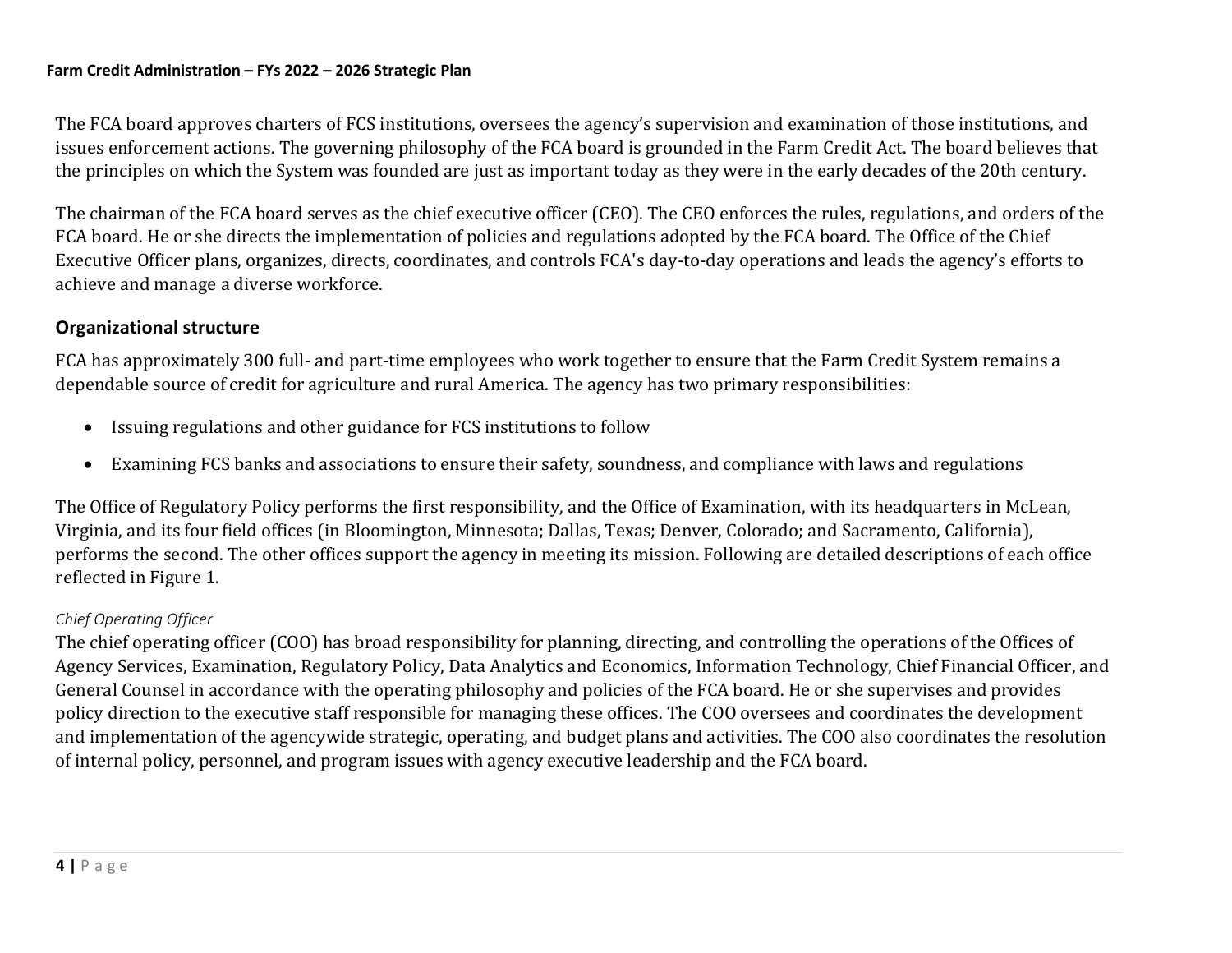### *Office of Agency Services*

The Office of Agency Services manages and delivers human capital, operational, and workforce development for the agency. The office consists of three service delivery teams: Human Resources Division, Operations Division, and Learning and Organizational Change Team. Services provided include strategic human capital management, recruiting, workforce planning, succession management, staffing and placement, job evaluation, compensation and benefits, payroll administration, performance management, awards, employee relations, employee training and development, property management, personnel security, continuity of operations and emergency preparedness, supply services, and mail service.

### *Office of the Chief Financial Officer*

The Office of the Chief Financial Officer (OCFO) supports FCA's operations by providing financial management policy advice, reporting the agency's financial results, and supporting the agency's strategic planning efforts. The office manages the agency's compliance with federal financial management requirements. It also reports on the accuracy and propriety of transactions, the extent to which assets are accounted for and safeguarded, and the adequacy of internal controls to detect and prevent material financial misstatements. It oversees the agency's budget, the investments committee, the FCS assessments, and the agency's purchasing, credit card, and travel/relocation programs. It also facilitates the agency's risk management and internal control efforts to help ensure operational and fiscal effectiveness and efficiency.

#### *Office of Congressional and Public Affairs*

The Office of Congressional and Public Affairs (OCPA) serves as the agency's principal office for communicating with Congress, the media, other government agencies, FCS institutions, employees, System borrowers, and the public. The office develops and monitors legislation pertinent to FCA and the FCS, serves as the agency's congressional liaison, facilitates intergovernmental relations, and prepares testimony for the chairman and other board members. It also provides information to external audiences through news releases, fact sheets, reports, videos, and other publications. The office cultivates relationships with media representatives who report on matters related to agriculture and rural credit, and it manages the content of the FCA website and social media channels. It also organizes special meetings, briefings for international visitors, and field hearings.

#### *Office of Data Analytics and Economics*

The Office of Data Analytics and Economics (ODAE) evaluates strategic risks to the System and agency using data, analytics, economic trends, and other riskfactors. Its staff members serve as stewards for agency data and provide information to the board and management for objective, evidence-based decision-making across FCA. The office facilitates an agencywide strategy for analytics and collaborates on business intelligence tools and the development of models to meet the strategic needs of the agency.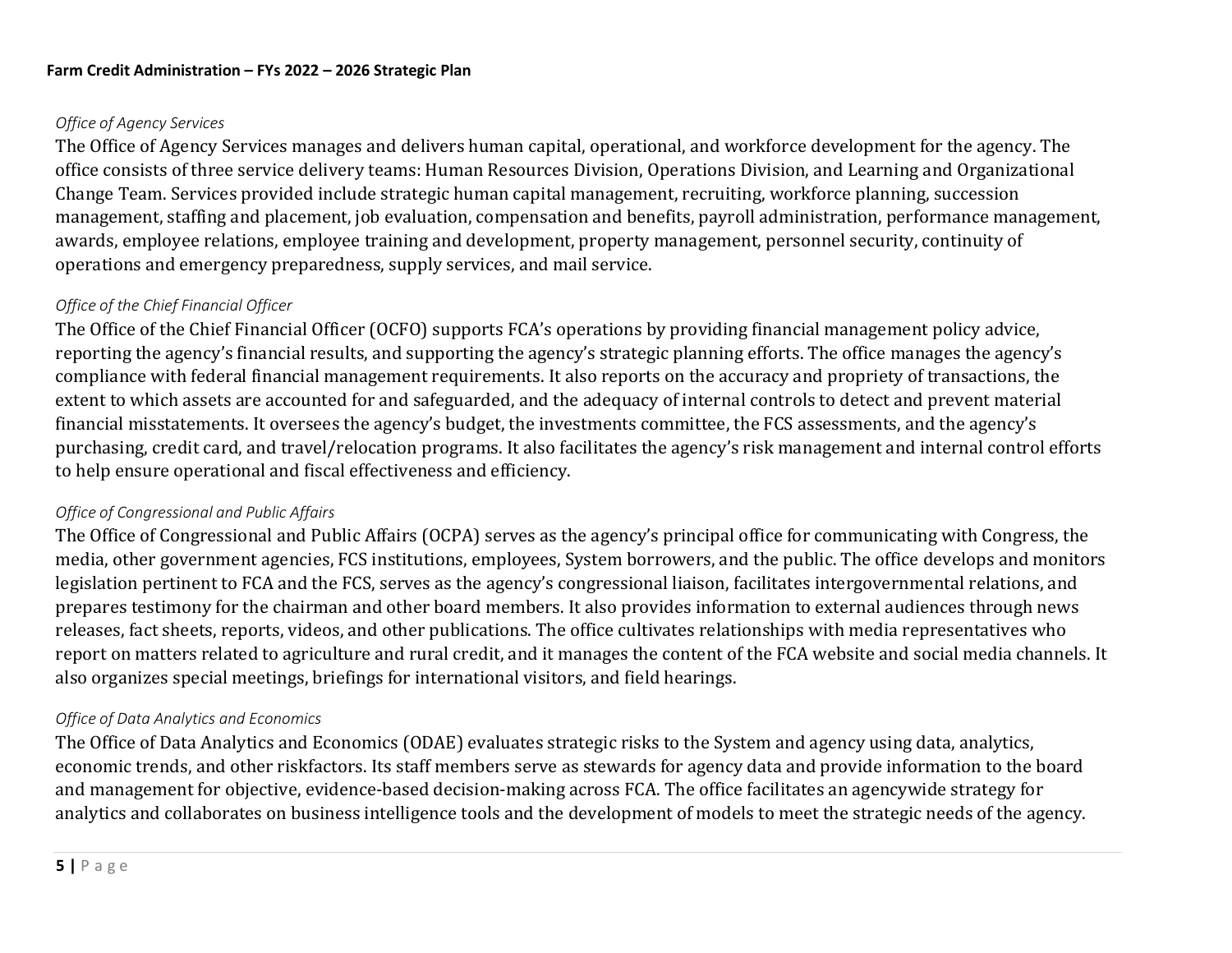### *Office of Equal Employment Opportunity and Inclusion*

The Office of Equal Employment Opportunity and Inclusion manages and directs the agencywide diversity, inclusion, and equal employment opportunity(EEO) program for FCA. The office serves as the chief liaison with the Equal Employment Opportunity Commission and the Office of Personnel Management on all EEO, diversity, and inclusion issues. The office provides counsel and leadership to agency management to carry out its continuing policy and program of nondiscrimination, affirmative action, and diversity.

### *Office of Examination*

The Office of Examination is responsible for examining and supervising each FCS institution in accordance with the Farm Credit Act and applicable regulations. The office develops oversight plans; conducts examinations; monitors the System's condition and current and emerging risks to the System; and develops supervisory strategies to ensure that the FCS operates in a safe and sound manner, complies with the law and regulations, and fulfills its public policy purpose.

### *Office of General Counsel*

The Office of General Counsel provides the FCA board and staff with legal counsel as well as guidance on the Farm Credit Act and general corporate, personnel, ethics, and administrative matters. The office supports the agency's development and promulgation of regulations, enforcement of applicable laws and regulations, and implementation of conservatorships and receiverships. It represents and advises the agency on civil litigation. It also serves as the liaison to the Federal Register, administers the agency's ethics program, and handles Freedom of Information Act requests.

### *Office of Information Technology*

The Office of Information Technology supports the information solutions and IT infrastructure that empower FCA to fulfill its mission. It is a respected partner in fulfilling FCA's mission through innovative solutions. The office is responsible for protecting agency technology assets, planning and controlling information technology investments, leading change to improve the efficiency and effectiveness of agency operations, and maintaining compliance with IT regulatory mandates. It is responsible for continuing to leverage FCA's investment in technology by collaborating across agency offices to identify and re-engineer business applications, data systems, and processes.

### *Office of Inspector General*

The Office of Inspector General provides independent and objective oversight of agency programs and operations through audits, inspections, evaluations, investigations, and the review of proposed legislation and regulations. The office promotes economy and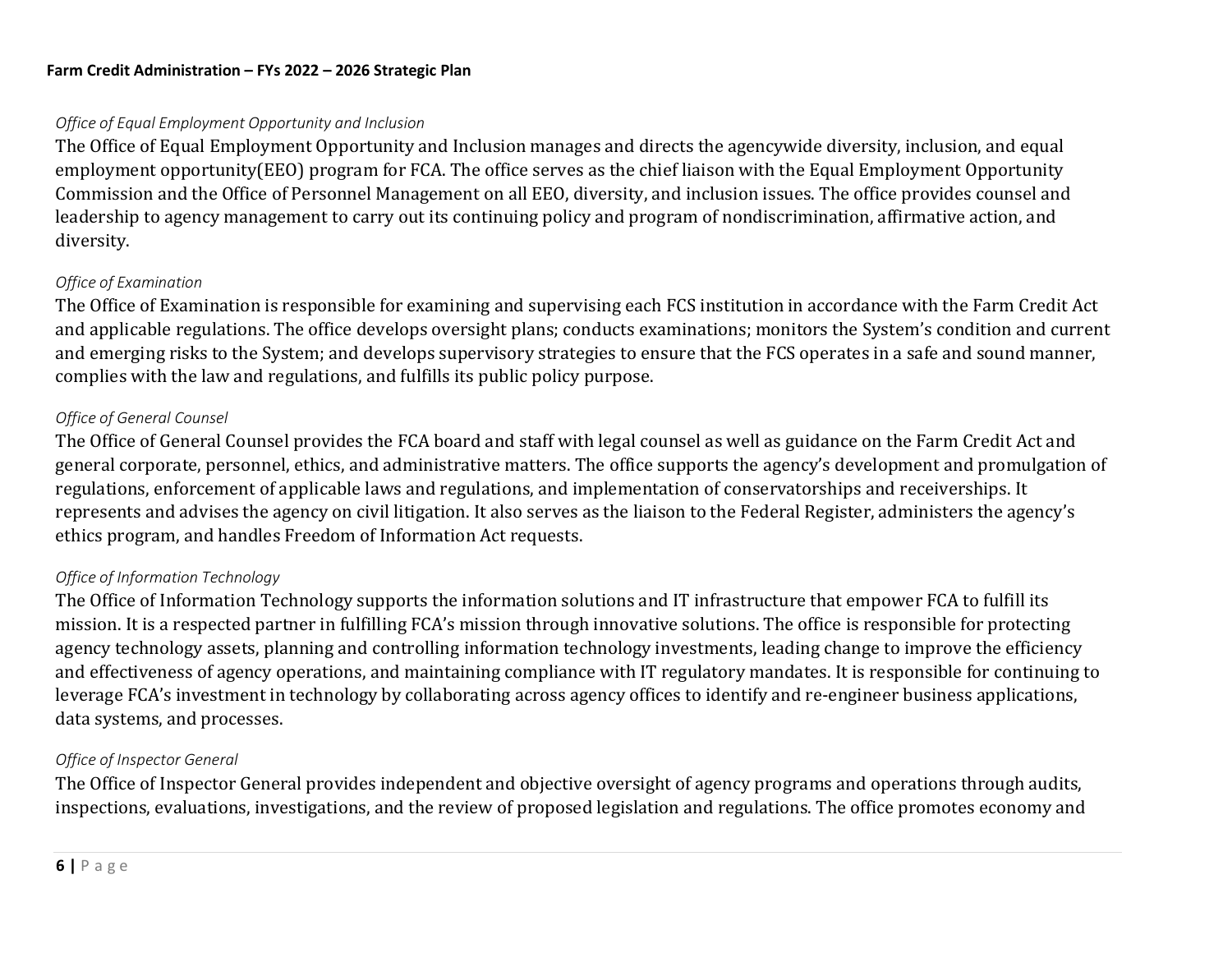efficiency within FCA and seeks to prevent and detect fraud, waste, abuse, and mismanagement in the agency's programs and operations.

#### *Office of Regulatory Policy*

The Office of Regulatory Policy manages policy and regulation development activities, at the direction of the FCA board, to ensure the safety and soundness of the FCS and support the System's mission. Policy and regulation development activities include the analysis of policy and strategic risks to the System based on economic trends and other risk factors. The office also evaluates all regulatory and statutory prior approvals for System institutions on behalf of the FCA board, including chartering and other corporate approvals as well as funding approvals.

#### *Office of Secondary Market Oversight*

The Office of Secondary Market Oversight provides for the examination, regulation, and supervision of the activities of Farmer Mac to ensure its safety and soundness and the accomplishment of its public policy purpose as authorized by Congress. It also ensures that Farmer Mac complies with applicable laws and regulations, and it manages FCA's enforcement activities with respect to Farmer Mac.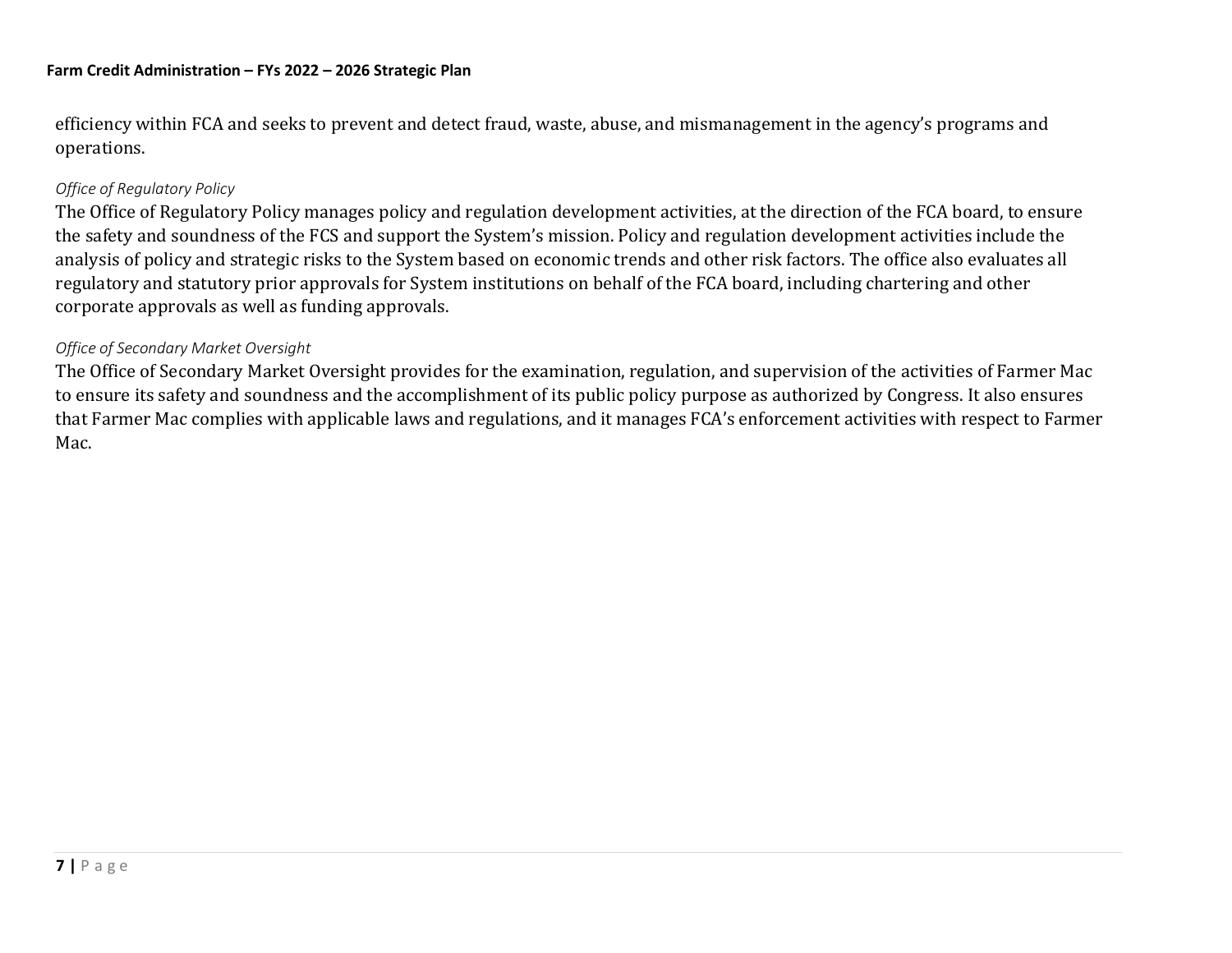**FCA organizational chart as of April 2022**

| <b>FCA Board</b>                                                                                         |                                                                                     |                                                                                                                                                                                                                                 |                                                                                                                                                                                                                                           |
|----------------------------------------------------------------------------------------------------------|-------------------------------------------------------------------------------------|---------------------------------------------------------------------------------------------------------------------------------------------------------------------------------------------------------------------------------|-------------------------------------------------------------------------------------------------------------------------------------------------------------------------------------------------------------------------------------------|
| Glen R. Smith,<br>Chairman                                                                               | <b>Office of the Board Chairman</b><br>and Chief Executive Officer<br>Glen R. Smith | Office of the Chief Operating<br><b>Officer</b><br>S. Robert Coleman                                                                                                                                                            | <b>Office of Agency Services</b><br>Vonda Bell                                                                                                                                                                                            |
| Jeffery S. Hall,<br>Member                                                                               | <b>Office of Inspector General</b><br>Wendy R. Laguarda                             | Office of Congressional and<br><b>Public Affairs</b><br>Michael A. Stokke<br><b>Office of Equal Employment</b><br><b>Opportunity and Inclusion</b><br>Thais Burlew<br>Office of Secondary Market<br>Oversight*<br>Laurie A. Rea | <b>Office of the Chief</b><br><b>Financial Officer</b><br>Sandi Walters (Acting)<br><b>Office of Data Analytics</b><br>and Economics<br>Jeremy D'Antoni<br><b>Office of Examination</b><br>Mike Duffy<br><b>Office of General Counsel</b> |
| Reports to the board for policy and to the<br>CEO for administration.<br>with each of the board members. | † Maintains a confidential advisory relationship                                    | <b>Designated Agency Ethics</b><br><b>Official</b><br>Jane Virga<br><b>Secretary to the Board</b><br>Ashley Waldron                                                                                                             | Clark Ogilvie <sup>†</sup><br><b>Office of Information</b><br><b>Technology</b><br>Jerald Golley<br><b>Office of Regulatory</b><br>Policy<br>Kevin Kramp                                                                                  |

# **Risk-based examination and supervision**

We design examination and supervision processes to address material risks and emerging issues at the institution level and Systemwide. We base our examination and supervision strategies on institution size, existing and prospective risk exposure, and the scope and nature of each institution's business model. In evaluating each institution's business model, we must ensure the

**8 |** P a g e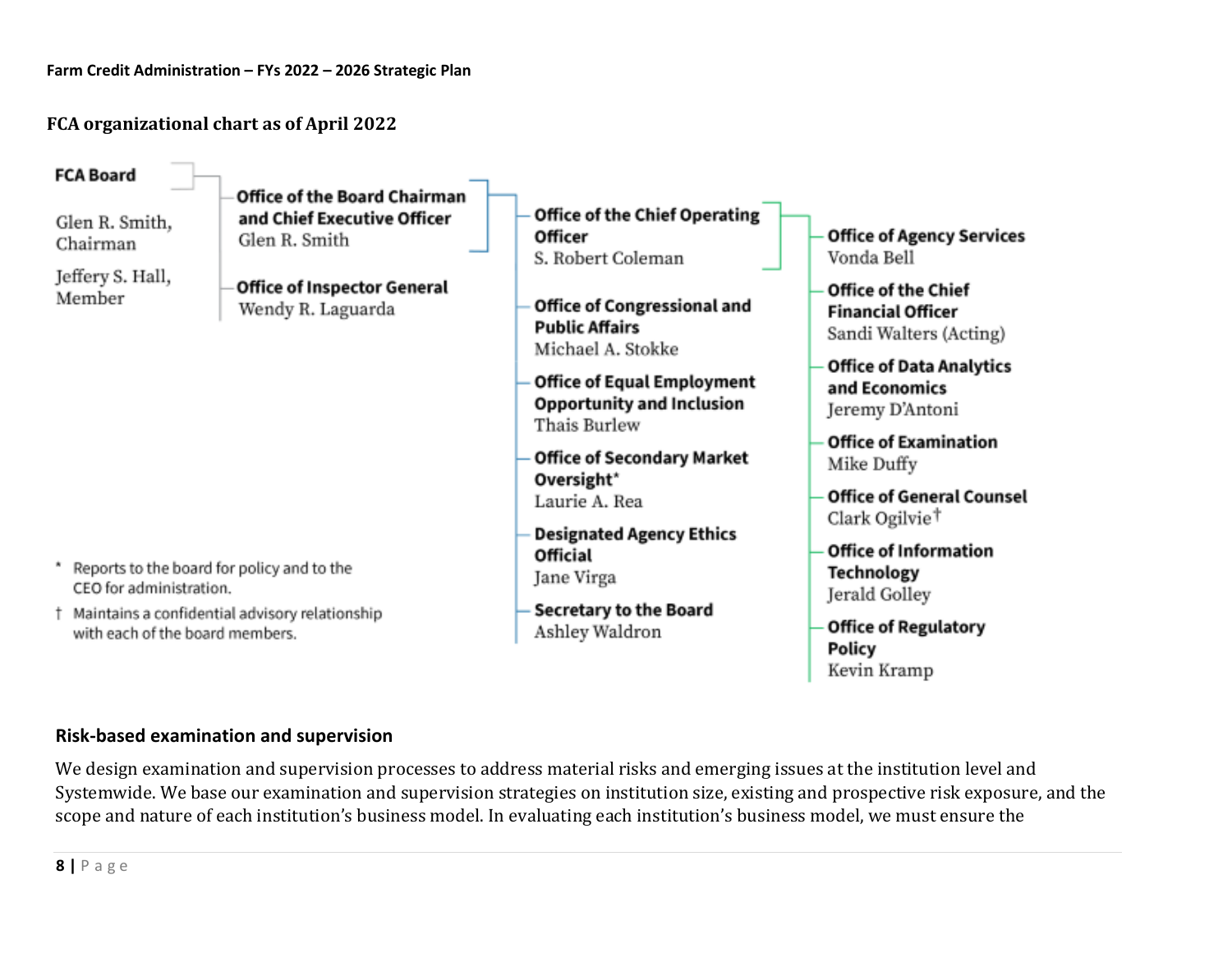institution fulfills its public mission as a government-sponsored enterprise. In addition to overseeing and examining individual institutions, we also identify and evaluate Systemwide emerging risk and allocate examination resources to matters of highest priority and potential risk.

We have developed a comprehensive regulatory and supervisory framework to promote and help ensure the System's safety and soundness and its compliance with laws and regulations. This approach recognizes each institution's responsibility and ability to identify and manage both institution-specific and systemic risks. Our examination and supervision program promotes accountability in System institutions for their programs, policies, procedures, and controls. System institutions have developed effective riskmanagement cultures in response to our examination and supervision programs and our policies and regulations. These programs, policies, and regulations continue to set high standards for the System.

Because of volatility in the agricultural and credit markets, as well as significant changes in the financial markets, ensuring the safety and soundness of the System is more important and challenging than ever. To address these challenges, we annually identify and use risk topics to set examination priorities, identify potential regulatory issues, allocate resources, and evaluate emerging risk exposures. The examination and supervision program includes strategies for addressing these emerging risks and communicating our expectations to both internal and external audiences. Risk topics for 2022 are as follows:

- Cybersecurity in an increasing threat environment
- Loan underwriting in a period of significant volatility

When our examiners identify unsafe and unsound practices or conditions within a System institution or find that an institution has violated a law or regulation, we outline the corrective actions the institution must take in a Report of Examination or other form of communication. If necessary, we use our enforcement powers to bring about changes in an institution's policies and practices to correct unsafe or unsound conditions or violations of law or regulations. However, in most cases, we achieve corrective action without the use of formal enforcement powers.

### **Developing regulations and policies**

FCA routinely issues regulations, informational memorandums, policy statements, and other guidance to ensure that the System complies with the law, operates in a safe and sound manner, and efficiently carries out its statutory mission.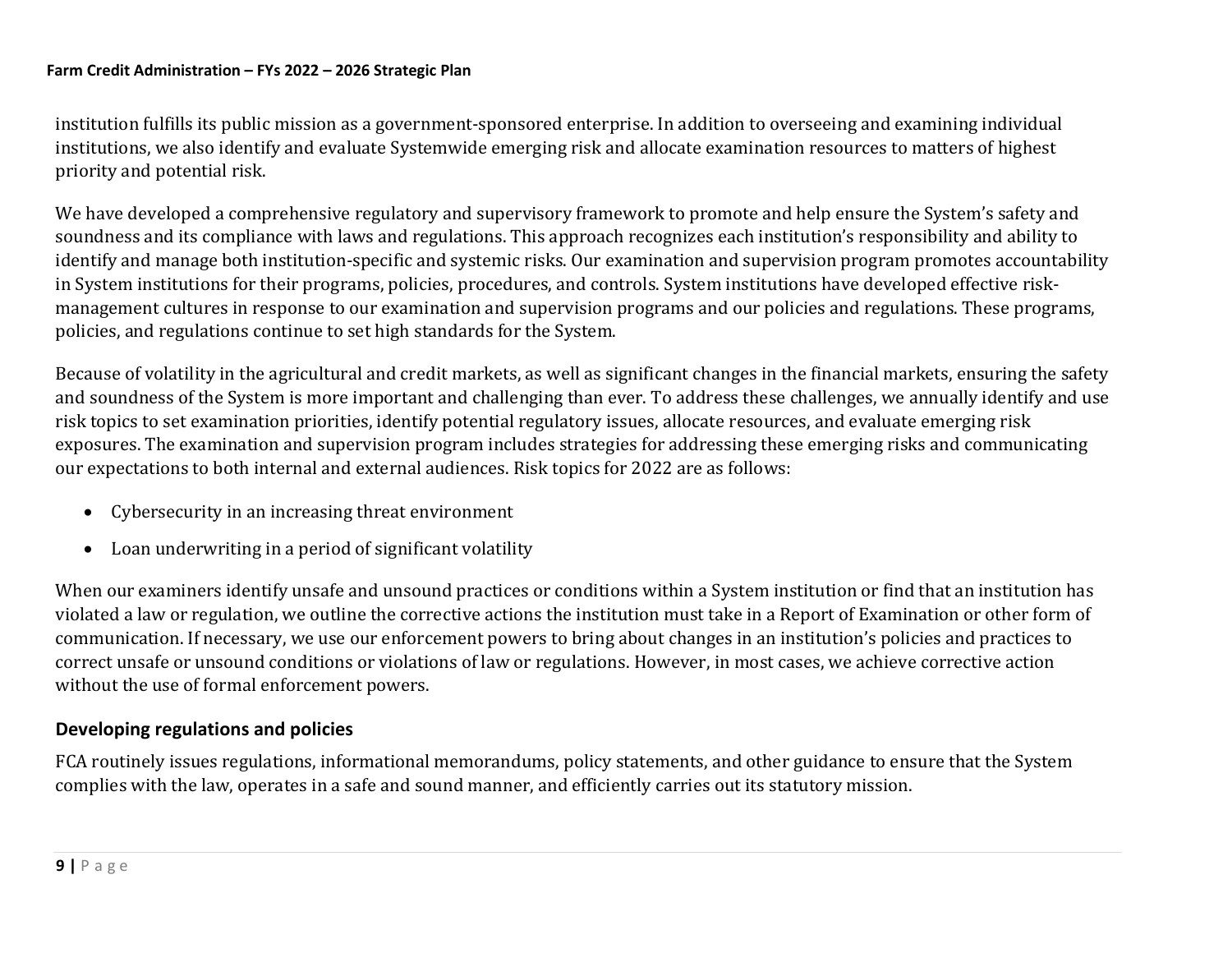We are committed to providing a flexible regulatory environment that allows the System to offer high-quality, reasonably priced credit and related services to farmers and ranchers, their cooperatives, rural residents, and other entities on which farming operations depend.

We strive to develop balanced, well-reasoned, and flexible regulations, always considering both the benefits and the costs of these regulations to System institutions. Our objectives are to ensure that the System's activities remain consistent with the law and safety and soundness principles and to encourage participation by member-borrowers in the management, control, and ownership of their institutions.

## **Young, beginning, and small farmers and ranchers**

FCA supports the Farm Credit System's mission to serve young, beginning, and small (YBS) farmers, ranchers, and producers and harvesters of aquatic products. We define young farmers as those who are 35 years old or younger, beginning farmers as those who have been farming for 10 years or less, and small farmers as those with less than \$250,000 in annual sales.

The System's YBS mission is outlined in the Farm Credit Act of 1971, as amended, and we have adopted regulations to implement the YBS provisions of the act. The Farm Credit Act and FCA regulations require each FCS bank to have written policies that direct each association to have the following:

- A program for furnishing sound and constructive credit and financially related services to YBS farmers
- A mission statement describing the program's objectives and specific means to achieve the objectives
- Annual quantitative targets for credit to YBS farmers
- Outreach efforts and annual qualitative goals for offering credit and related services that meet the needs of YBS farmers

An association's board oversight and reporting are key parts of every YBS program. Each institution must report annually to FCA on the operations and achievements of its YBS program. Each association also must establish an internal controls program to ensure that it provides credit in a safe and sound manner.

In addition, FCA regulations require association business plans to include a marketing plan and strategies with specific outreach toward diversity and inclusion within each market segment. Operational and strategic business plans must include the goals and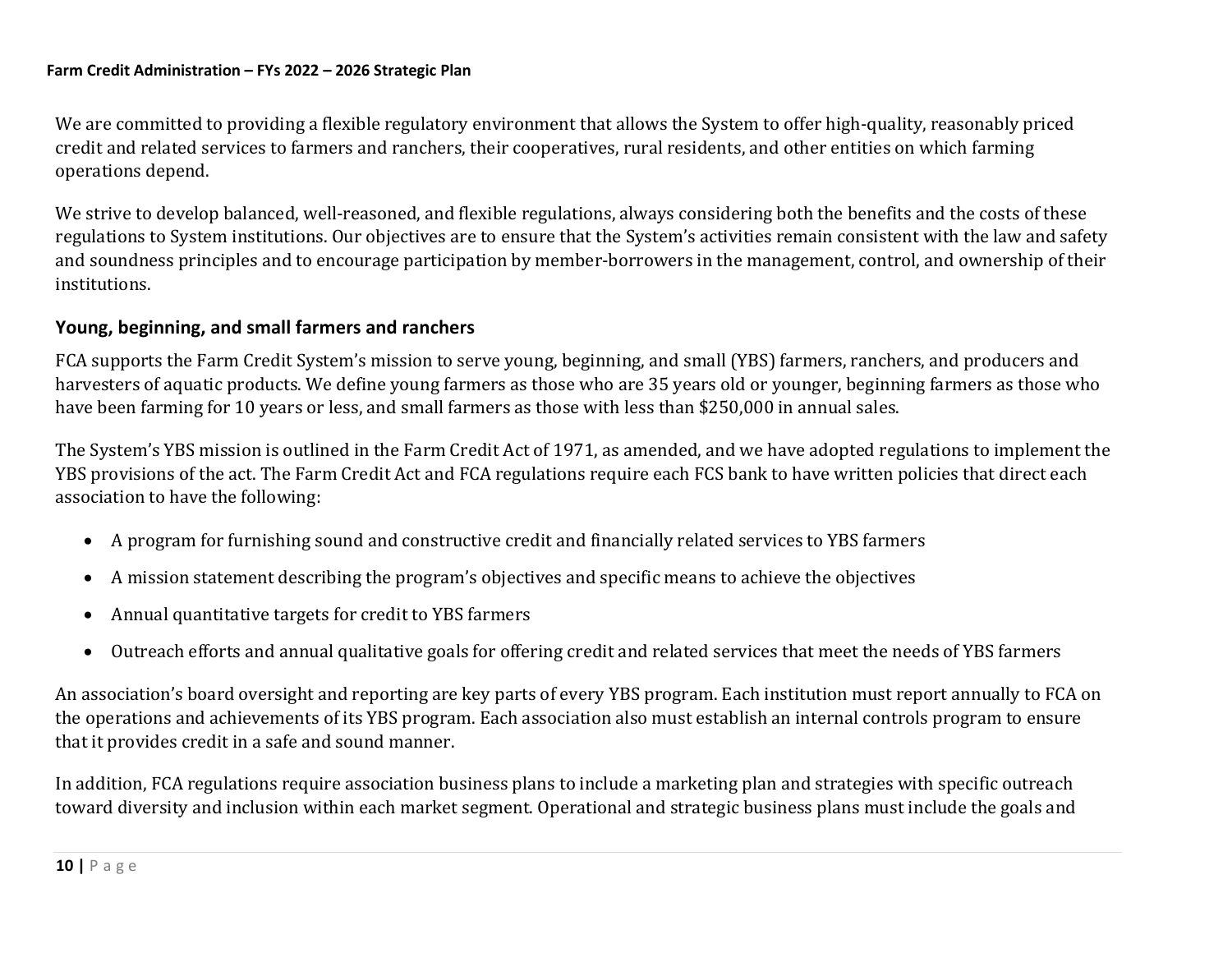targets for the association's YBS lending. System institutions must also coordinate with other government and private sources of credit in implementing their YBS programs. FCA's oversight and examination activities monitor each institution's assessment of its performance and market penetration in the YBS area.

# **Stakeholder engagement in developing our strategic plan**

Our stakeholder engagement efforts were integral to our strategic planning process and closely aligned with OMB's guidance to agencies.<sup>1</sup> In its guidance, OMB emphasized the importance of engaging with a diverse set of stakeholders — both inside and outside the agency — to take advantage of a broad range of perspectives.

As a federal agency, FCA is bound to serve the interests of the American public. FCA is a small agency whose purpose is to ensure the safety,

<span id="page-10-0"></span>

soundness, and mission fulfillment of the Farm Credit System, and certain groups of external stakeholders take particular interest in our work. They include the following:

- The institutions we regulate
- Farmers, ranchers, and others who are eligible to borrow from the System
- The banking community, including large commercial banks and small community banks
- Rural communities
- Congress, especially the committees that oversee FCA and the System

<sup>&</sup>lt;sup>1</sup> Source: Memorandum for Heads of Executive Departments and Agencies: Evidence-Based Policymaking: Learning Agendas and Annual Evaluation Plans (June 30, 2021)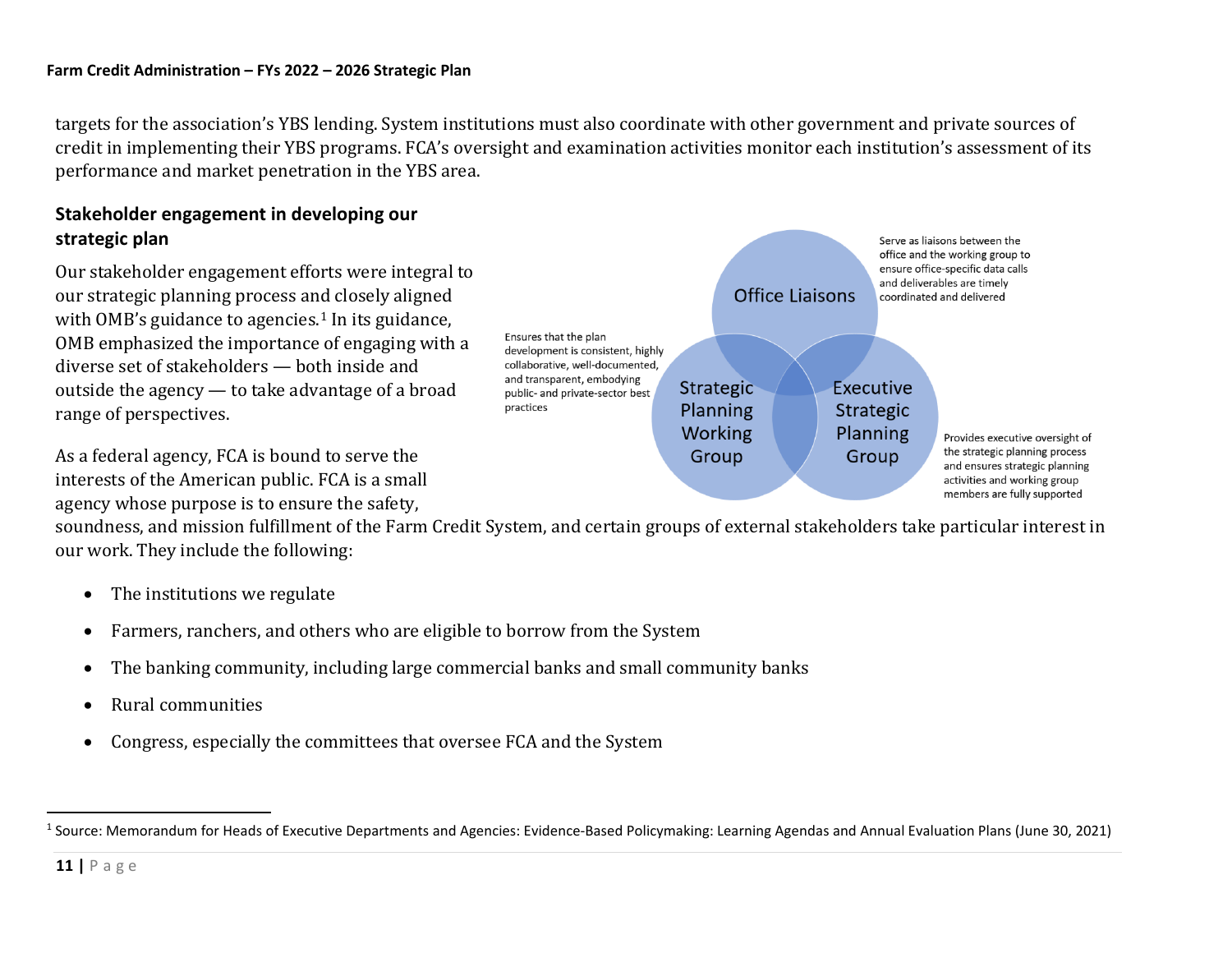Since we recognize our employees are our greatest resource, we also value the perspective of internal stakeholders. The individuals who were the most engaged in our strategic planning process included those responsible for developing regulatory policy, examining regulated entities, designing and evaluating programs, and ensuring agency operations run smoothly. At the beginning of FCA's planning process, we formed three groups to support engagement with our internal stakeholders:

- <span id="page-11-0"></span>• The Executive Strategic Planning Group, which consisted of senior managers
- A Strategic Planning Working Group, which included representatives from various agency offices
- Office liaisons, who ensured that office-specific activities were integrated into the plan

To kick off FCA's strategic planning process, we held a meeting with FCA board members and the three planning groups. The board members shared their high-level priorities and focus areas. Our subject-matter experts presented OMB planning requirements and the FCA planning process, the evidence-supported goals and objectives, and policy initiatives linked to the high-level priorities and focus areas. The kickoff also provided an opportunity for all participants to brainstorm to identify stakeholders and how best to engage them.

Members of the three planning groups have been involved in every aspect of FCA's strategic planning, including brainstorming, drafting, and providing input on the strategic goals, the strategic objectives, the stewardship objectives, the performance goals, and the plan narrative.

In addition, FCA formed a planning outreach subgroup that developed and implemented outreach to our external and internal (employee) stakeholder communities for their input on our draft strategic focus areas. FCA sought this input so that we could better understand the interests of our stakeholders and be transparent and inclusive in our planning.

# **External stakeholder engagement**

To engage our external stakeholders, we created a dedicated strategic planning page on our public website[, www.fca.gov.](http://www.fca.gov/) We also sent out a GovDelivery message to our website subscriber list, which includes approximately 40,000 email addresses. Through our strategic planning web page and our GovDelivery message, we invited individuals to share their input on the following five focus areas:

1. Lending to young, beginning, and small (YBS) farmers and ranchers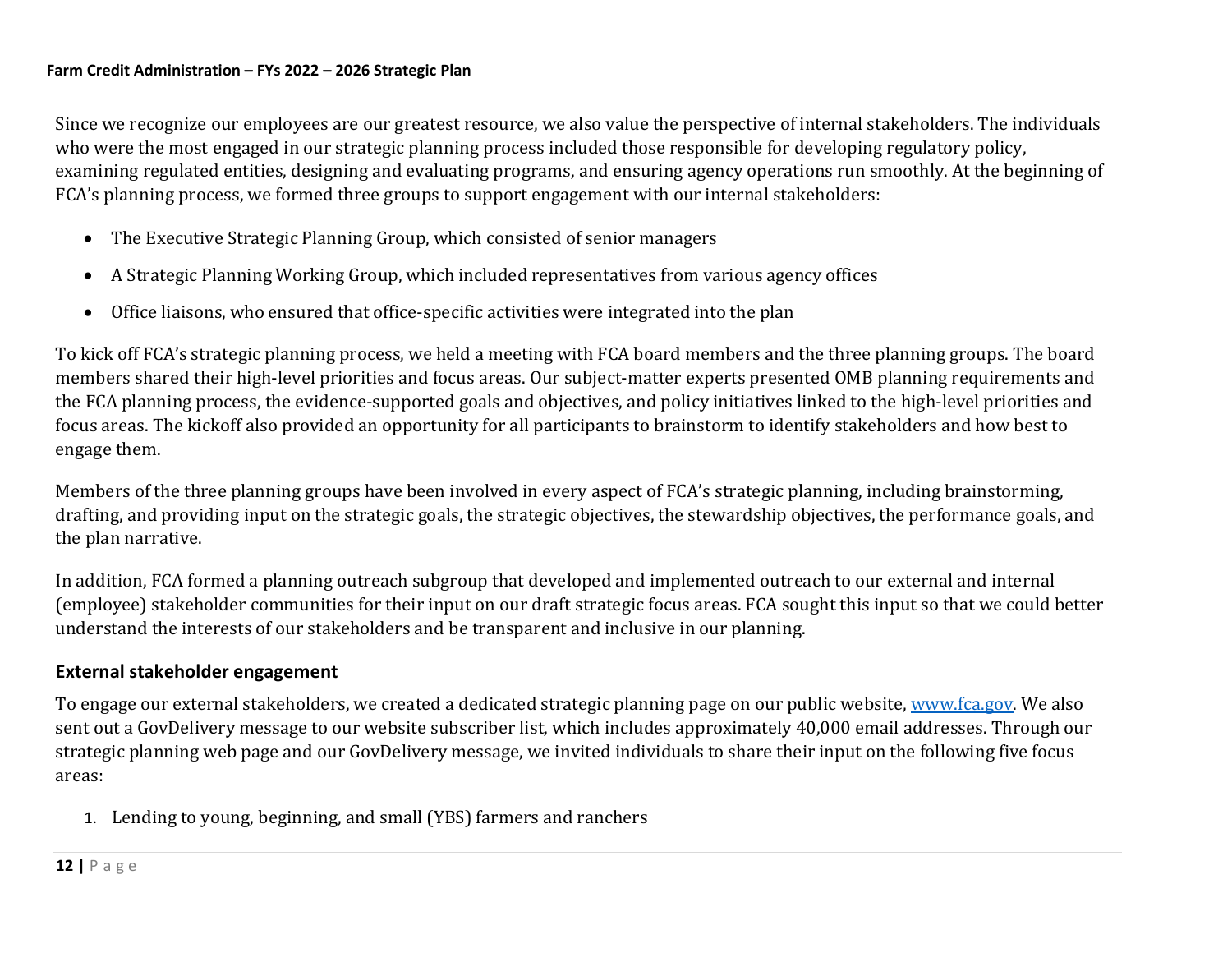- 2. Challenges facing small associations in merger proposals
- 3. Weather and other environmental threats to agricultural finance
- 4. Cybersecurity risks and mitigation strategies
- 5. Maintaining FCA's status as a best place to work

Each focus area was accompanied by questions asking stakeholders to share their opinions on strategies we could use to fulfill our goals. We received input from 17 external stakeholders in total:

- The Farm Credit Council, the trade association of the Farm Credit System.
- Six Farm Credit System institutions.
- Nine non-FCS stakeholders. Two of these stakeholders represented commercial banks, and most of the rest were agriculturerelated organizations or individuals.

While not every external stakeholder addressed every focus area and question, collectively the feedback addressed every focus area. The focus area that was most often addressed was YBS lending, which was followed by climate risk and cybersecurity. We will continue to consider this input as we implement our strategic plan.

### **Internal stakeholder engagement**

Input from our staff is critical to effective strategic planning. In addition to engaging staff from across the agency through our planning groups, the office liaisons worked closely with their respective offices to obtain feedback on the plan's development, including our strategic focus areas, goals, and metrics.

To give all employees the opportunity to participate in the planning process, we published several articles in our internal FCA newsletter. These articles invited employees to provide feedback on our draft strategic and stewardship goals and objectives and to recommend meaningful performance measures in these areas:

- Strategic goals for ensuring the safety and soundness of the Farm Credit System and Farmer Mac, and promoting YBS programs
- Stewardship objectives for supporting workforce development and advancing FCA's data, technology, and cybersecurity work

**13 |** P a g e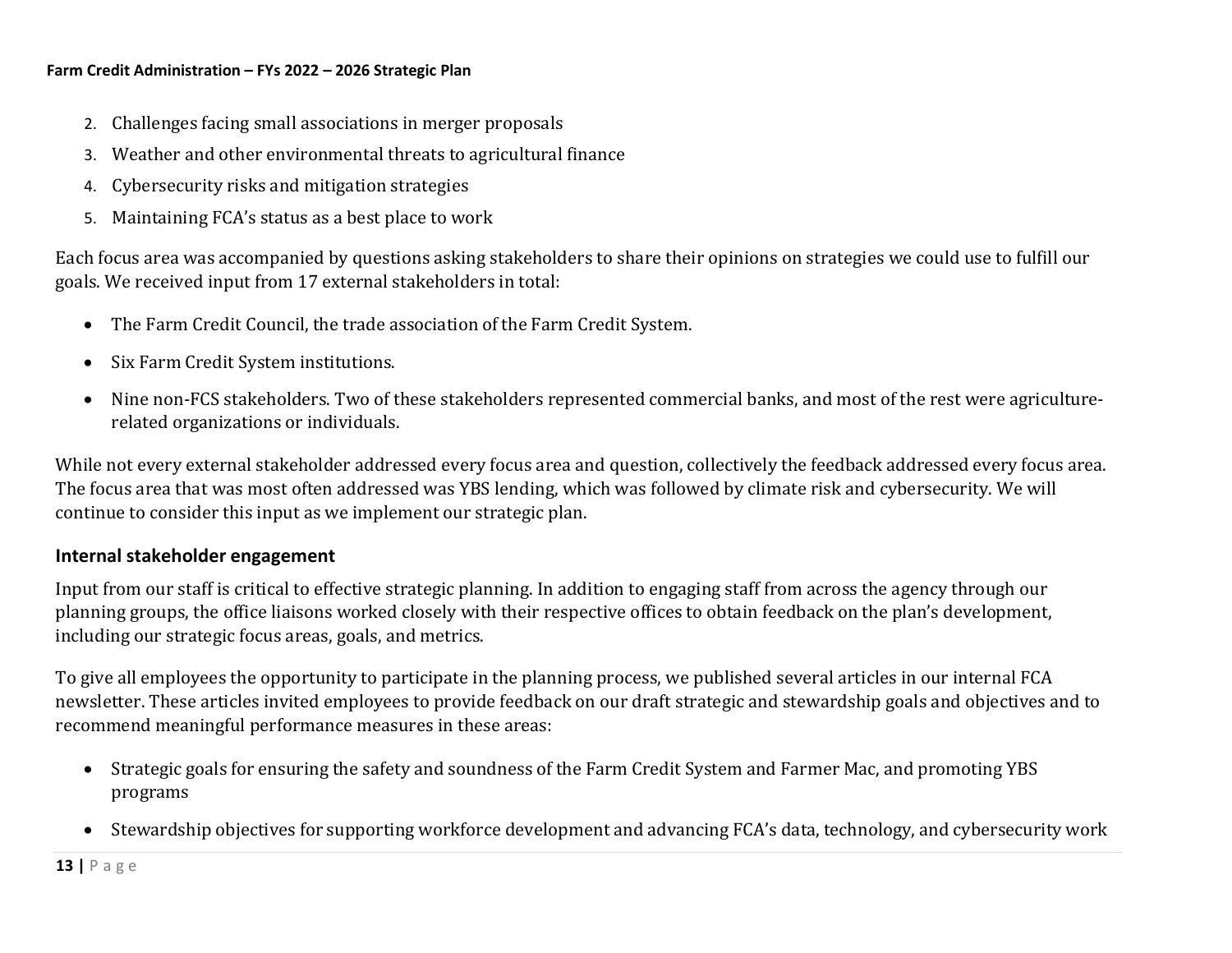In addition to feedback communicated through the office liaisons, we also received direct feedback from five employees in four different offices. Collectively, the feedback covered every proposed strategic objective and stewardship objective. We incorporated some of this feedback directly into this plan and will consider all of it as we implement the plan.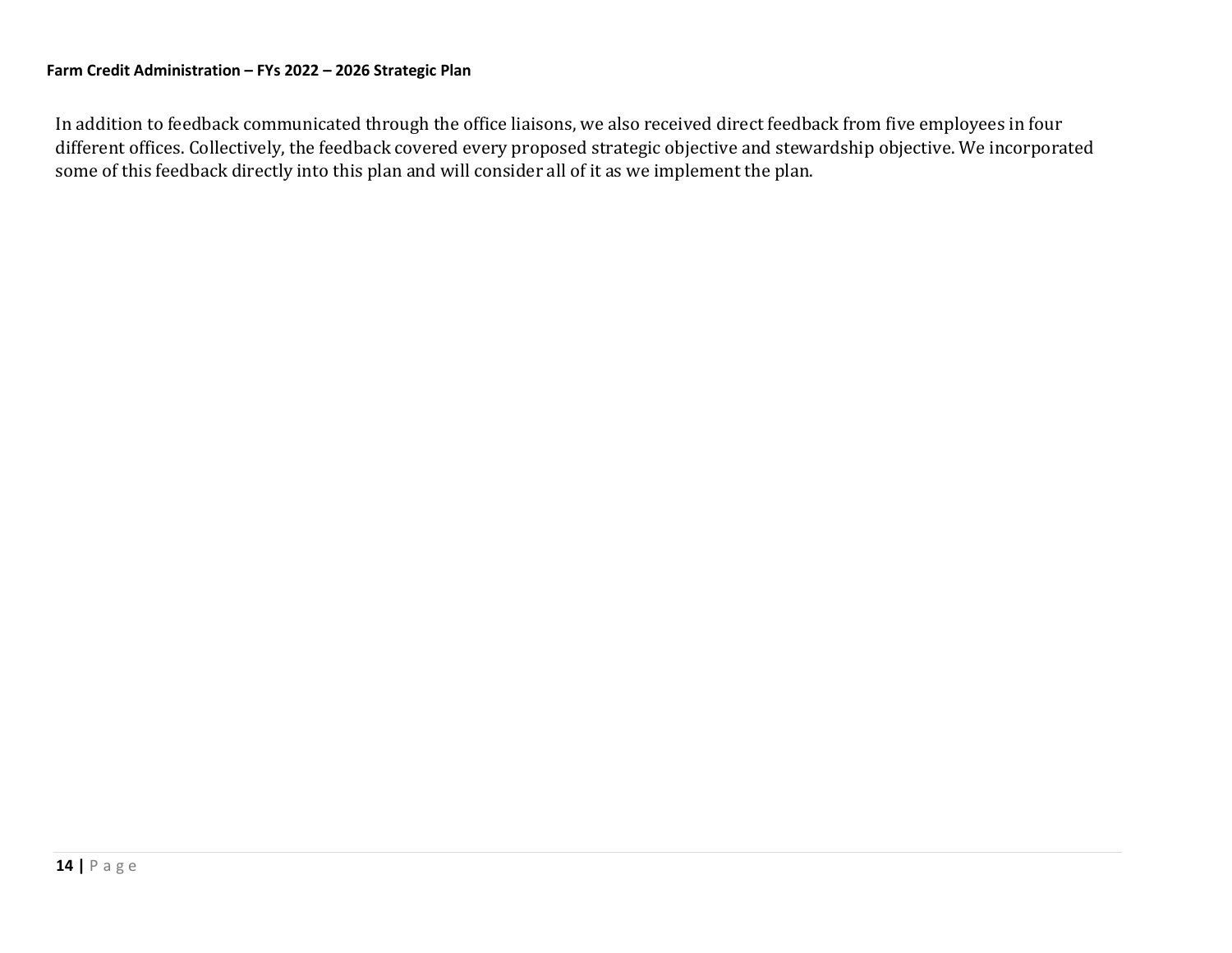### **Strategic goals, strategic objectives, and performance goals**

#### **Strategic Goal 1: Ensure a sound financial system that provides a sustainable source of credit for agriculture and rural America**

*This strategic goal directly reinforces FCA's mission to ensure that Farm Credit System institutions and Farmer Mac are safe, sound, and dependable sources of credit and related services for all creditworthy and eligible persons in agriculture and rural America. This goal also addresses three focus areas for the current planning cycle. First, FCA will consider the challenges facing the System's small versus large associations when evaluating merger proposals and administering its examination and regulatory programs. Second, FCA will evaluate the effectiveness of the contingency plans of System institutions and Farmer Mac in addressing weather and other environmental threats to agriculture that we identify through scenario testing. Third, FCA will assess the preparedness of System institutions and Farmer Mac for cybersecurity threats and events.*

#### **Supporting narrative**

The Farm Credit System and Farmer Mac were established to provide affordable credit and related services to creditworthy and eligible agricultural producers and entities of rural communities. The Farm Credit Administration provides regulatory oversight and examination as well as enforcement over System institutions and Farmer Mac to ensure this vital access to credit remains available. As such, the FCA board consistently references the imperative responsibility in virtually all official communications ranging from speeches, discussions, and testimonies as well as internal messages to FCA staff. Furthermore, recognizing this oversight can only be accomplished with all agency input, leadership met with various subject-matter experts to assist in identifying emerging issues and risks that could impact the System and Farmer Mac. Using this information, the FCA board and senior leaders identified the risk focus areas for the current planning cycle (institution size and merger proposals, weather and environmental threats, and cybersecurity). FCA will continue to actively evaluate not only current conditions but also emerging and prospective risks to ensure the Farm Credit System and Farmer Mac continue to meet their missions in an ever-evolving environment.

FCA understands that achieving the goals and corresponding objectives is based on several factors, including regulatory authority, examination oversight, and certain restrictions. As part of developing the plan, we received several comments from external stakeholders including System representatives and agricultural experts who applauded the goals and objectives of the agency over the planning cycle while also offering constructive feedback.

Specifically, we heard concerns about regulatory burden and other potential impediments in continuing to meet the mission of the Farm Credit System. Additionally, comments were shared regarding cybersecurity and weather/environmental issues where it was recommended to continue sharing best practices and promoting ongoing dialogue about what the System, Farmer Mac, and the agency are doing to maintain a safe and sound source of credit. Other comments encouraged the continued growth and viability of the System. FCA, the System, and Farmer Mac have a shared, formidable, and foundational tenet – to support American agriculture by ensuring the access of credit to qualified borrowers at competitive rates. As such, our ultimate planned outcome – a continued safe and sound System and Farmer Mac – is something as achievable as it is monumentally important. For our part, FCA has identified strategic objectives, performance goals, and metrics to drive and measure our performance during this planning cycle.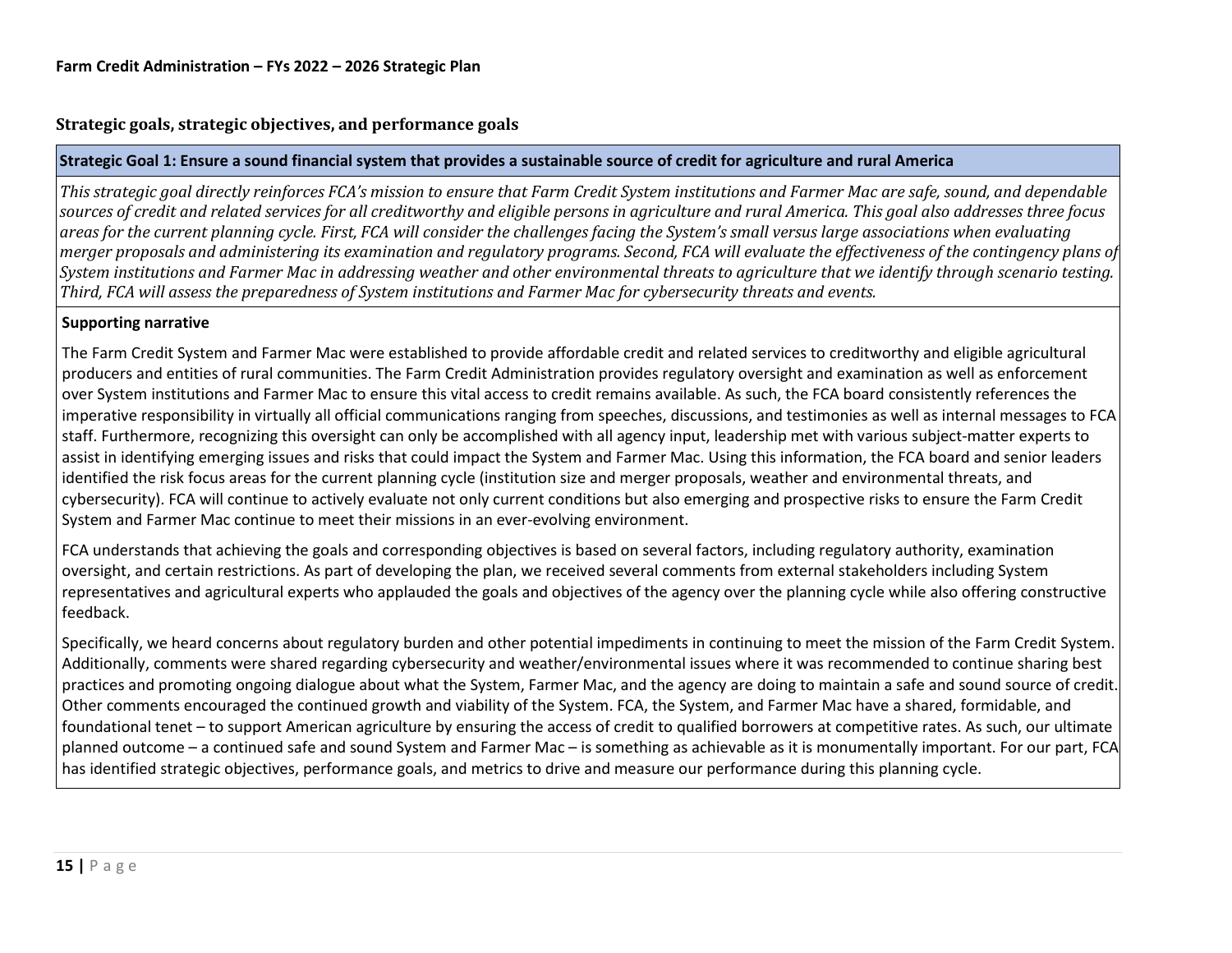| <b>Strategic objectives</b>                                                        | <b>Performance goals</b>                                                                                                                            | <b>Metrics</b>                                                                                                                                                               |
|------------------------------------------------------------------------------------|-----------------------------------------------------------------------------------------------------------------------------------------------------|------------------------------------------------------------------------------------------------------------------------------------------------------------------------------|
| $SO 1.1 -$ Ensure<br>compliance with laws and<br>regulations that support          | $SO1.1.1$ - Ensure policy and regulatory<br>requirements address safety and<br>soundness. (ORP)                                                     | SO1.1.a - Most objectives listed in the preamble of each final rule were met on<br>the two-year anniversary of the rule's effective or implementation date. (Target:<br>Yes) |
| the sound financial<br>condition and<br>performance of all System<br>institutions. | $SO1.1.2$ - Evaluate each merger or<br>reaffiliation application for continued<br>safety and soundness for the institution<br>and the System. (ORP) | $SO1.1.b$ – Percentage of System institutions where supervisory agreement<br>requirements were at least substantially met within 18 months of execution.<br>(Target: >80%)   |
|                                                                                    | SO1.1.3 - Conduct examination oversight                                                                                                             | SO1.1.c - Percentage of institutions with satisfactory audit and review programs,<br>including institutions with acceptable corrective action plans. (Target: 100%)          |
|                                                                                    | activities to preserve the safety and<br>soundness of individual institutions and<br>the System. (OE)                                               | SO1.1.d - Percentage of System assets with a 1 or 2 composite FIRS rating.<br>(Target: >98%)                                                                                 |
| $SO1.2$ - Ensure the<br>System makes products                                      | $SO1.2.1$ - Identify and eliminate<br>unnecessary regulatory burdens and other                                                                      | SO1.2.a - Percentage of FCS institutions providing products and services to<br>creditworthy and eligible persons. (Target: 100%)                                             |
| and services available to<br>all creditworthy and                                  | barriers to the System's ability to serve the<br>needs of all eligible borrowers. (ORP)                                                             | SO1.2.b - FCA solicited comments from the public and other interested parties on<br>certain guidance and all regulations issued by the agency. (Target: Yes)                 |
| eligible borrowers in an<br>impartial manner.                                      | $SO1.2.2$ - Ensure lending programs<br>continue to serve creditworthy and eligible<br>borrowers. (OE)                                               | SO1.2.c - Percentage of direct-lender institutions with satisfactory consumer and<br>borrower rights compliance. (Target: >90%)                                              |

# **Supporting strategic objectives, performance goals, and metrics**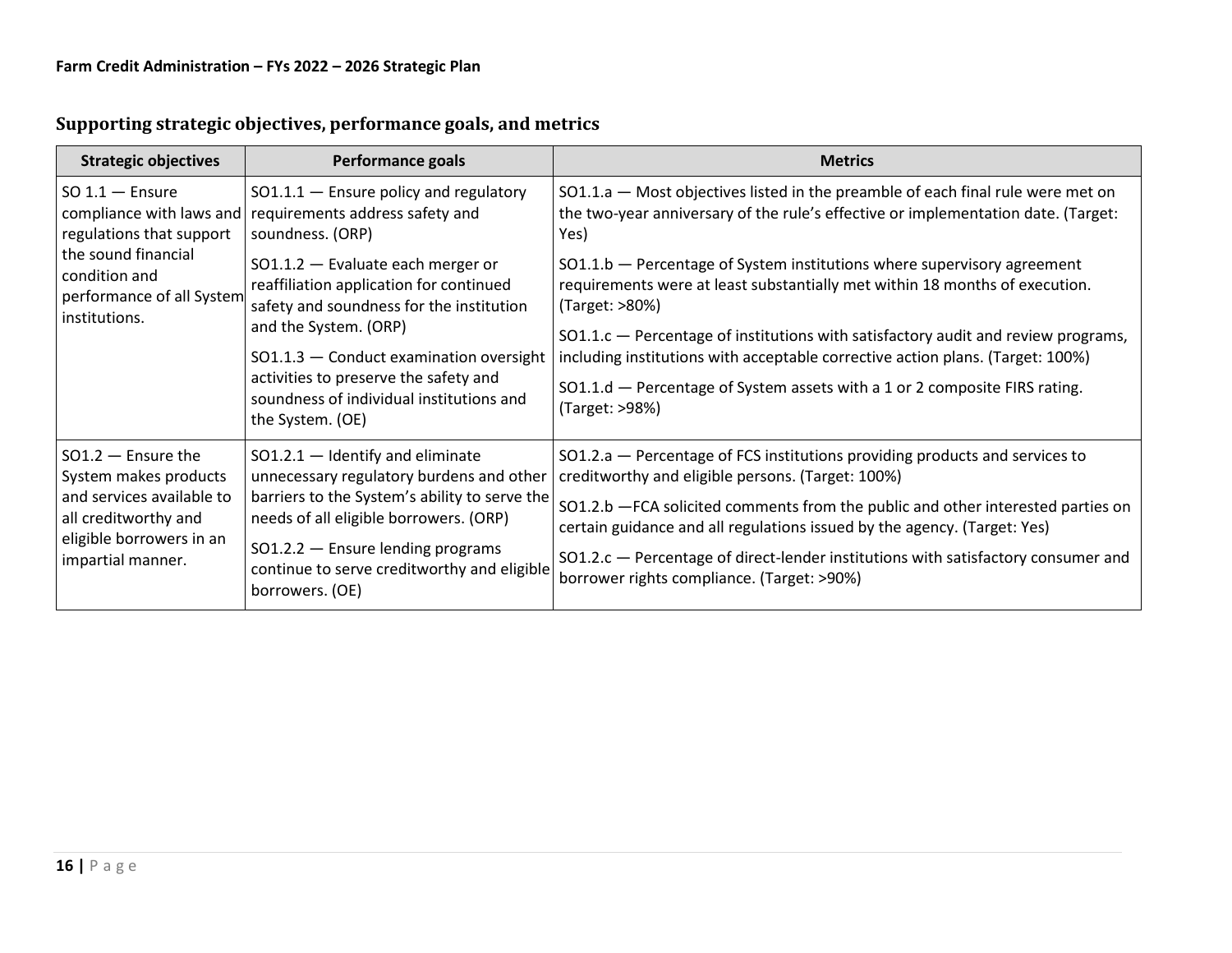| <b>Strategic objectives</b>                                                                                                                        | <b>Performance goals</b>                                                                                                                                                                                                                                                                                                                                                                                                | <b>Metrics</b>                                                                                                                                                                                                                                                                                                                                                                                                                                                                                                                                                                                                                                               |
|----------------------------------------------------------------------------------------------------------------------------------------------------|-------------------------------------------------------------------------------------------------------------------------------------------------------------------------------------------------------------------------------------------------------------------------------------------------------------------------------------------------------------------------------------------------------------------------|--------------------------------------------------------------------------------------------------------------------------------------------------------------------------------------------------------------------------------------------------------------------------------------------------------------------------------------------------------------------------------------------------------------------------------------------------------------------------------------------------------------------------------------------------------------------------------------------------------------------------------------------------------------|
| SO1.3 - Ensure Farmer<br>Mac provides secondary                                                                                                    | $SO1.3.1 - Develop and implement a$<br>dynamic examination, oversight, and risk-                                                                                                                                                                                                                                                                                                                                        | SO1.3.a - The Office of Secondary Market Oversight (OSMO) effectively identified<br>emerging risks as part of the examination and oversight process. (Target: Yes)                                                                                                                                                                                                                                                                                                                                                                                                                                                                                           |
| market programs that<br>increase the availability of<br>credit and liquidity to<br>agriculture, rural<br>communities, and rural<br>infrastructure. | monitoring program that ensures the<br>safety and soundness of Farmer Mac.<br>(OSMO)<br>SO1.3.2 - Emphasize Farmer Mac's public<br>purpose and mission through the<br>evaluation of its mission achievement.<br>(OSMO)<br>$SO1.3.3$ - Assess regulatory and policy<br>guidance for Farmer Mac as new risks<br>emerge, with focus on capital and stress<br>testing policies that promote long-term<br>resiliency. (OSMO) | SO1.3.b - OSMO took appropriate supervisory and corrective actions. (Target: Yes)<br>SO1.3.c -OSMO evaluated if Farmer Mac's business plan contains strategies to<br>promote and encourage the inclusion of all qualified loans (including loans to small<br>farms and family farmers) in its secondary market programs. (Target: Yes)<br>SO1.3.d -OSMO evaluated Farmer Mac's progress toward achieving its mission to<br>provide a source of long-term credit and liquidity for qualified loans. (Target: Yes)<br>SO1.3.e - OSMO assessed the need for new or revised regulatory and policy<br>guidance for Farmer Mac as new risks emerged. (Target: Yes) |
| $SO1.4 -$ Promote<br>opportunities for<br>stakeholder engagement<br>when establishing and<br>reviewing regulatory and<br>policy proposals.         | $SO1.4.1 -$ Continue communication with<br>our stakeholders through meetings,<br>briefings, and written communication. (All<br>offices)                                                                                                                                                                                                                                                                                 | SO1.4.a - FCA requested input from persons outside of FCA for at least 90% of pre-<br>rulemaking projects and proposed rules. (Target: Yes)                                                                                                                                                                                                                                                                                                                                                                                                                                                                                                                  |
| SO1.5 - Promote System<br>lending for, and<br>investments in, rural<br>infrastructure to foster<br>the vitality of rural<br>communities.           | $S$ O1.5.1 – Reinforce the importance of the<br>Farm Credit System's role in serving rural<br>infrastructure needs. (ORP)                                                                                                                                                                                                                                                                                               | SO1.5.a - FCA mentioned the importance of rural infrastructure in congressional<br>testimony and public communications. (Target: Yes)<br>SO1.5.b - FCA evaluated System institution requests for compliance with agency<br>regulations and guidance regarding investments in rural infrastructure. (Target:<br>Yes)                                                                                                                                                                                                                                                                                                                                          |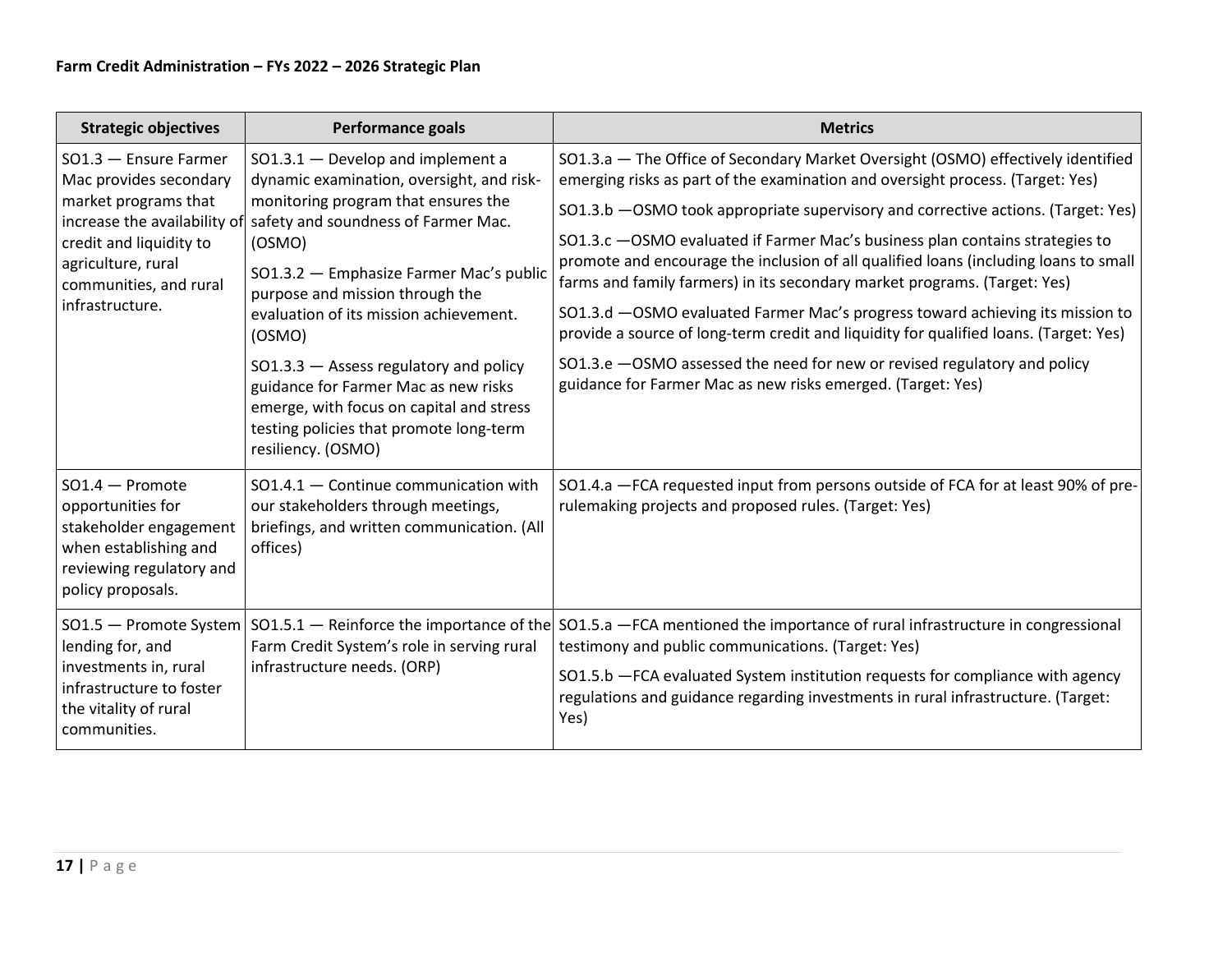| <b>Strategic objectives</b>                                                                                                                                        | <b>Performance goals</b>                                                                                                                                                                                                                                                                                                                                                                                                                       | <b>Metrics</b>                                                                                                                                                                                                                                                                                                                                                                                                                                                                                                                        |
|--------------------------------------------------------------------------------------------------------------------------------------------------------------------|------------------------------------------------------------------------------------------------------------------------------------------------------------------------------------------------------------------------------------------------------------------------------------------------------------------------------------------------------------------------------------------------------------------------------------------------|---------------------------------------------------------------------------------------------------------------------------------------------------------------------------------------------------------------------------------------------------------------------------------------------------------------------------------------------------------------------------------------------------------------------------------------------------------------------------------------------------------------------------------------|
| System institutions and<br>Farmer Mac.                                                                                                                             | $SO1.6$ - Encourage board $SO1.6.1$ - Ensure that policy and<br>and workforce diversity at regulatory initiatives do not hinder the<br>diversity of System institutions' boards and<br>workforces. (ORP)<br>SO1.6.2 - Ensure that System institutions'<br>and Farmer Mac's human capital plans, as<br>part of the annual business planning<br>process, incorporate board and workforce<br>diversity initiatives. (OE & OSMO)                   | SO1.6.a - FCA responded to comments from System institutions regarding<br>diversity and inclusion challenges. (Target: Yes)<br>SO1.6.b - Percentage of System institutions including Farmer Mac with objectives<br>for addressing board and workforce diversity within the annual business plan.<br>(Target: 100%)                                                                                                                                                                                                                    |
| $SO1.7$ - Ensure the<br>System and Farmer Mac<br>identify and implement<br>safeguards to mitigate<br>the potential impact of<br>established and emerging<br>risks. | SO1.7.1 - Ensure System institutions and<br>Farmer Mac incorporate contingency plans<br>to address weather and other<br>environmental threats to operations. (OE,<br>ORP, & OSMO)<br>SO1.7.2 - Ensure System institutions and<br>Farmer Mac establish controls to address<br>cybersecurity threats and events. (OE &<br>OSMO)<br>SO1.7.3 - Enhance risk analysis and<br>incorporate findings in policymaking and<br>examination. (All offices) | SO1.7.a - Percentage of System institutions including Farmer Mac with<br>contingency plans to preserve capital adequacy, earnings capacity, and access to<br>funding. (Target: 100%)<br>SO1.7.b - Percentage of System institutions including Farmer Mac addressing<br>cybersecurity threats and controls in risk assessments and internal audit plans.<br>(Target: 100%)<br>SO1.7.c - FCA published a semiannual Unified Agenda that outlines the agency's<br>planned regulatory actions for the next 12 to 24 months. (Target: Yes) |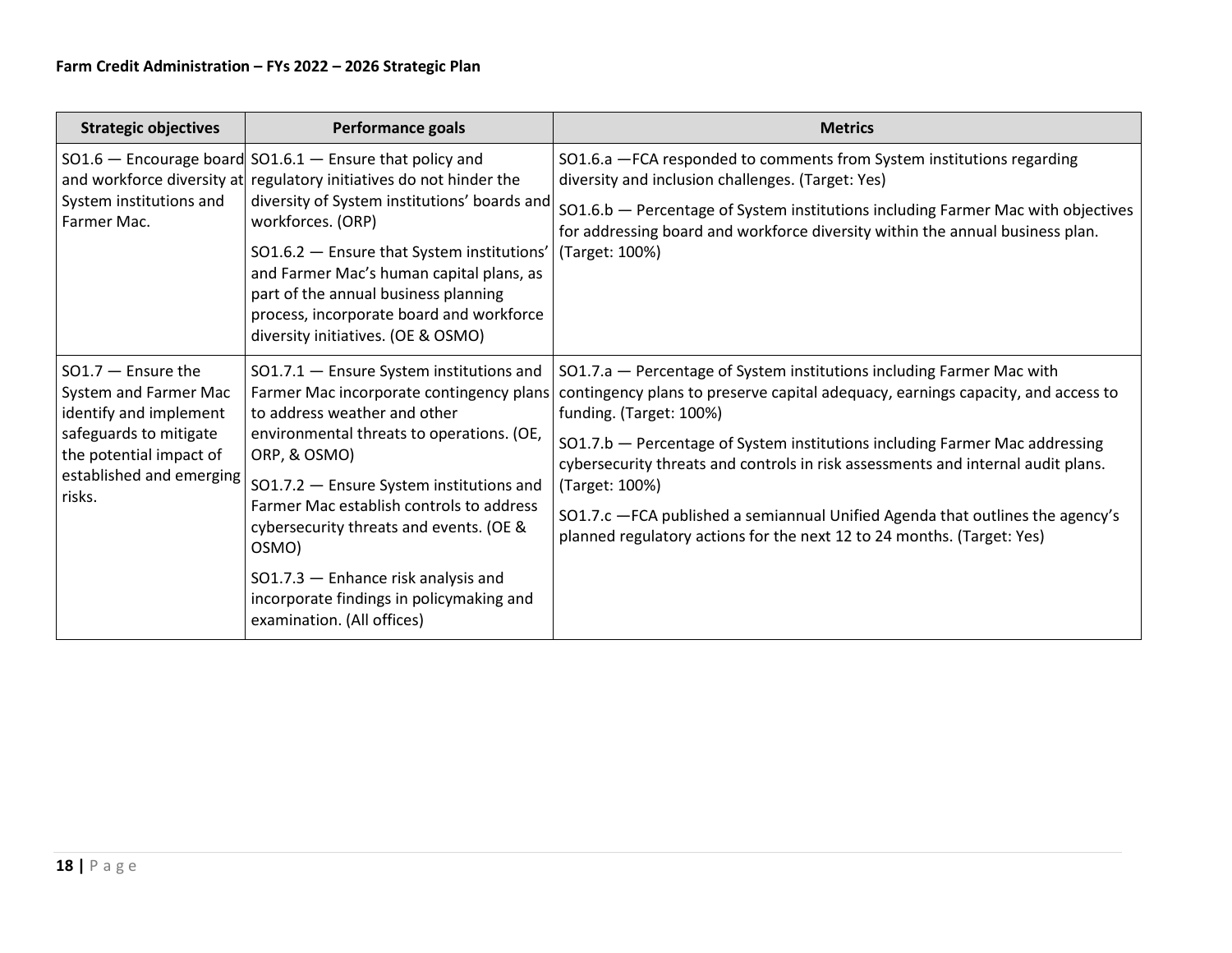### Strategic Goal 2: Foster the long-term viability of the U.S. agricultural economy while supporting young, beginning, and small (YBS) farmers, ranchers, and **aquatic producers**

*This strategic goal underscores the importance of continued agricultural production in the United States. FCA is committed to continue promoting the* long-term viability of the U.S. agricultural economy by encouraging Farm Credit System institutions to support YBS farmers, ranchers, and aguatic *producers.*

#### **Supporting narrative**

Congress requires that System institutions maintain programs to provide credit and related services to YBS farmers, ranchers, and aquatic producers. In 2019, the agency improved the reporting and collecting of YBS data to ensure effective YBS lending through reduced regulatory burden and improved efficiency and consistency in YBS reporting. Additionally, the FCA board has continued to promote the initiative on agriculture succession through YBS lending. For example, FCA recently co-sponsored a forum at Colorado State University to discuss the importance of lending to YBS farmers to promote the long-term viability of agriculture. FCA clearly remains committed to supporting the Farm Credit System's mission to serve YBS producers. In demonstration of this support, FCA will continue to monitor each institution's assessment of its performance and market penetration in the YBS area. Further, FCA will work with the System to leverage existing data assets to improve usability and consistency of YBS lending data.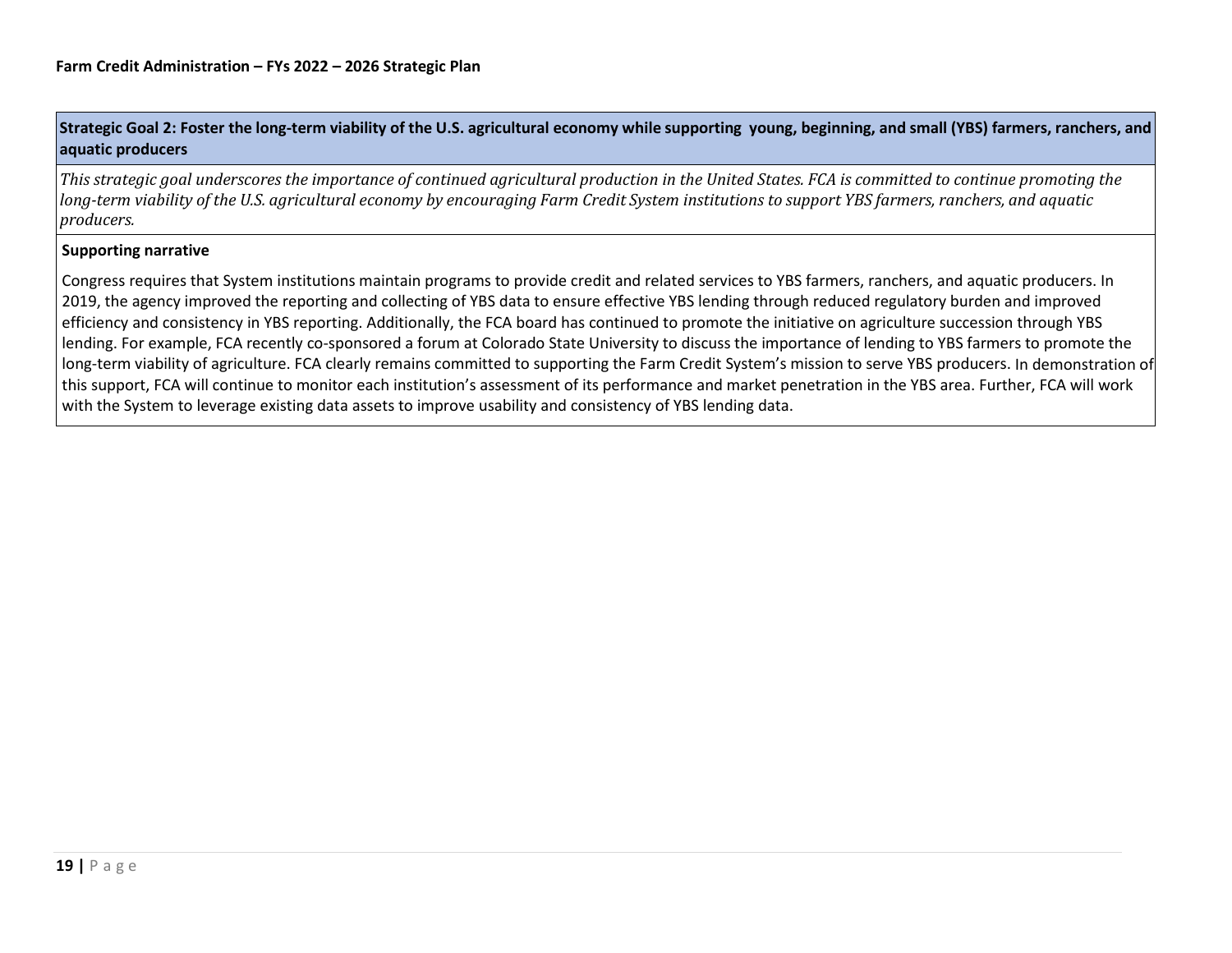| <b>Strategic objectives</b>                                                                                                                                | <b>Performance goals</b>                                                                                                                                                                                                                     | <b>Metrics</b>                                                                                                                                                                                                                                                      |
|------------------------------------------------------------------------------------------------------------------------------------------------------------|----------------------------------------------------------------------------------------------------------------------------------------------------------------------------------------------------------------------------------------------|---------------------------------------------------------------------------------------------------------------------------------------------------------------------------------------------------------------------------------------------------------------------|
| $SO2.1 -$ Promote<br>access to YBS<br>lending programs                                                                                                     | SO2.1.1 - Ensure lending programs continue to serve creditworthy and eligible<br>YBS borrowers. (OE)<br>SO2.1.2 - Identify best practices through enhanced YBS reporting. (OE, ODEA)                                                         | $SO2.1.a$ – Percentage of direct-lender institutions with<br>YBS programs in compliance with YBS regulations.<br>(Target: 100%)                                                                                                                                     |
| and financial<br>services for eligible<br>borrowers.                                                                                                       | SO2.1.3 - Evaluate YBS regulations and guidance to support programming that<br>meets the credit and financial services needs of eligible YBS borrowers. (ORP)<br>SO2.1.4 – Continue to enhance YBS data analysis to better evaluate and rate | SO2.1.b - FCA published a semiannual Unified Agenda<br>that outlines the agency's planned regulatory actions,<br>including YBS, for the next 12 to 24 months. (Target:<br>Yes)                                                                                      |
|                                                                                                                                                            | the effectiveness of System institution programs in serving YBS borrowers and<br>to identify further opportunities for improving service to these borrowers. (OE,<br>ODAE)                                                                   | $SO2.1.c - Qualitative and quantitative improvements$<br>were made to YBS data. (Target: Yes)                                                                                                                                                                       |
| $SO2.2 -$ Encourage<br>effective outreach<br>by System<br>institutions to<br>promote the success<br>of YBS farmers,<br>ranchers, and<br>aquatic producers. | $SO2.2.2.1$ – Promote outreach efforts and the sharing of best practices to<br>promote the success of YBS farmers, ranchers, and aquatic producers. (OE)                                                                                     | SO2.2.a - Percentage of System institutions<br>identifying outreach efforts for YBS in their annual<br>business plans. (Target: > 90%)<br>SO2.2.b - FCA facilitated sharing of effective YBS<br>practices among System institution decisionmakers.<br>(Target: Yes) |

# **Supporting strategic objectives, performance goals, and metrics**

# **FCA internal operations**

The past two years have been a time of profound uncertainty for our workforce. This situation called for us to develop fresh approaches for motivating and engaging staff. Ranked the fifth best place to work among small agencies in the federal government in 2020, we have significant strengths on which to build, and we continue to promote and encourage practices that foster resiliency, creativity, innovation, and accountability.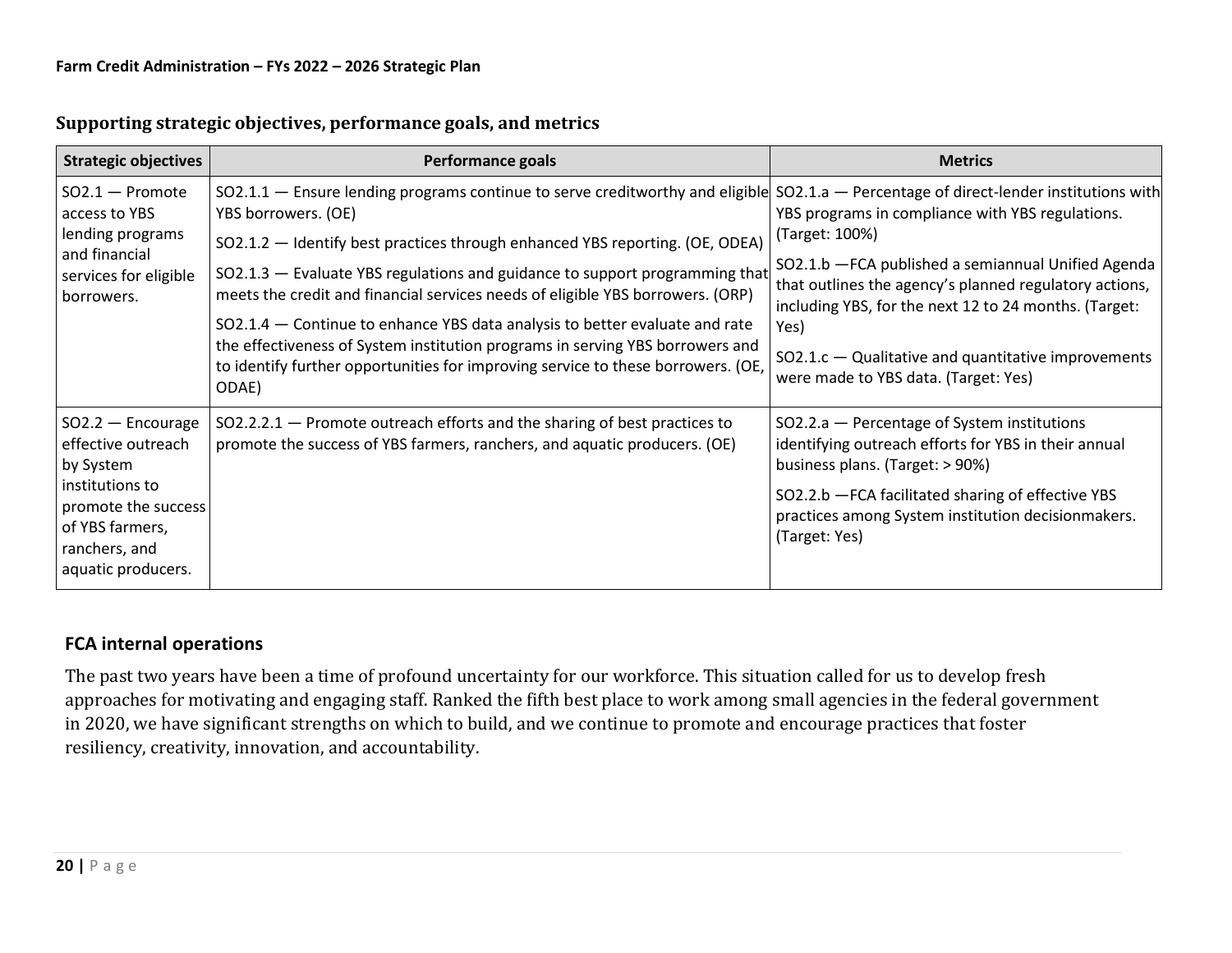### **Human capital management**

The agency's Strategic Plan reflects our commitment to maintaining a diverse and capable workforce. Strategic objectives address maintaining a skilled, motivated workforce; ensuring adequate succession planning and knowledge transfer; and promoting diversity, ethics, and engagement in our workforce. We periodically assess external and internal workforce trends and integrate best practices. We also monitor the System's changing environment so that we can adjust staffing levels and maintain the necessary skill sets by hiring additional staff and by providing employee training and development. We review our workforce planning strategies annually.

### **Professional development**

FCA remains committed to developing and delivering world-class learning resources to ensure that our workforce can meet current and future performance needs. During FY 2021, the Office of Agency Services' Learning and Organizational Change Team used several strategies to enhance technical capabilities, leadership competencies, and performance management while the agency operated in a geographically dispersed remote work environment. Examples of these strategies include the following:

- Technical capabilities Continued to partner with Virginia Tech's Department of Agriculture and Applied Economics to develop and deliver for-credit, graduate level courses and professional development certificates with an emphasis in agricultural business, financial risk management, and data analytics
- Leadership competencies Continued to provide aspiring leaders the necessary skills and experiences to lead while responding to the challenges of the COVID-19 pandemic by
	- − supporting participation in OPM's Leadership Education and Development Institute,
	- − acquiring additional licenses from our eLearning service provider to expand access to specialized leadership development courses,
	- − coordinating participation of 34 FCA leaders and aspiring leaders in employee-engagement workshops tailored for our agency's needs by the Partnership for Public Service, and
	- − collaborating with external service providers and internal stakeholders to develop and deliver a three-day leadership development summit to ensure compliance with 5 CFR 412.202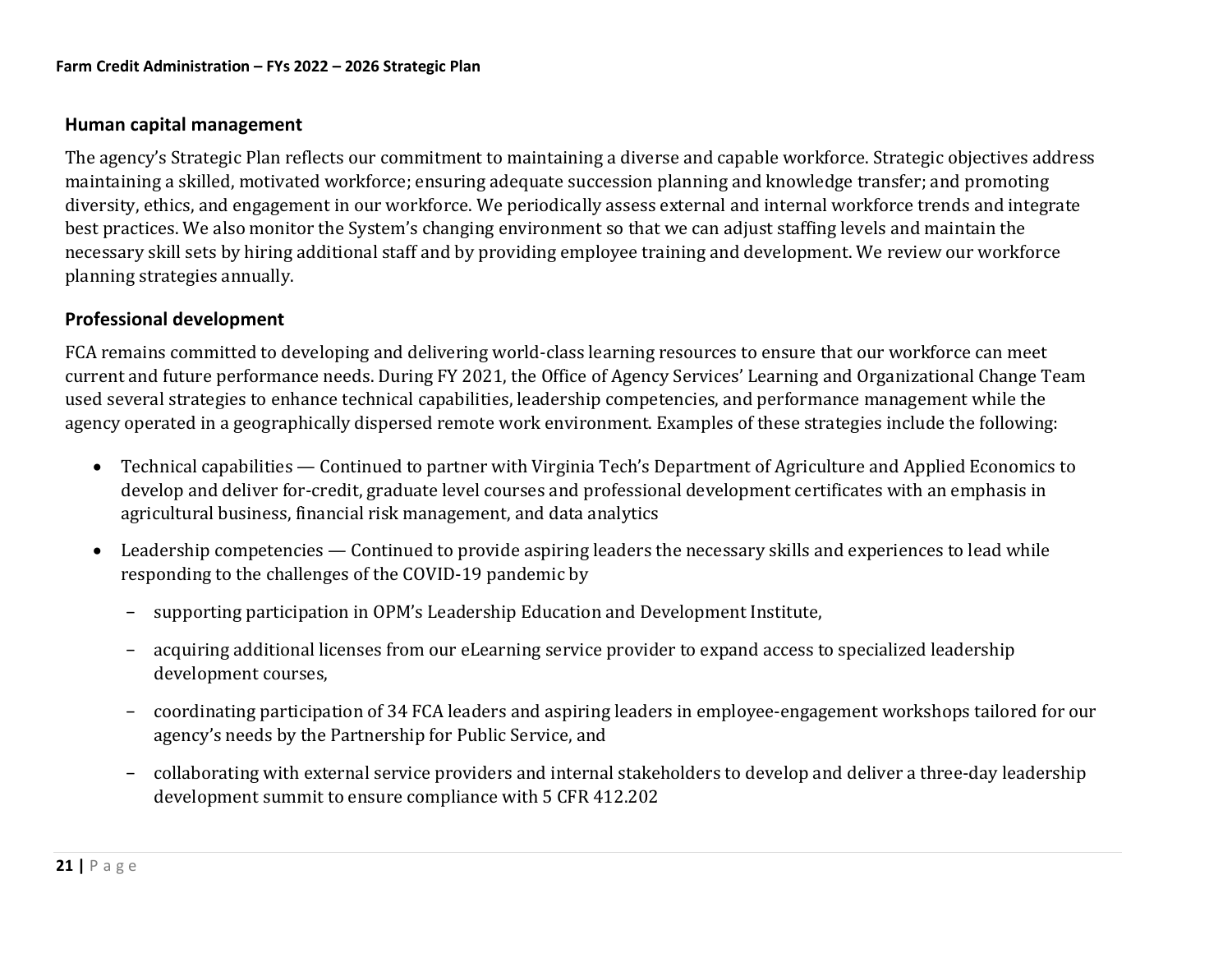• Performance management — Coordinated and delivered three agencywide virtual learning sessions on effective performance management while operating in a hybrid telework environment

Our emphasis on training has contributed to our strong showing in the rankings of the Best Places to Work in the Federal Government. In 2020, we were ranked in the top 5 among small federal agencies. The rankings are based on the results of the annual Federal Employee Viewpoint Survey. According to the 2020 survey results, the agency had made significant strides in improving employees' attitudes toward agency training and readiness:

- 94% of employees reported their work unit has the job-relevant knowledge and skills necessary to accomplish organizational goals — an increase from 90% in 2019.
- 91% of employees reported they are given a real opportunity to improve skills an increase from 84% in 2019.

Moving forward, FCA's Learning and Organizational Change Team plans to build on existing efforts to develop our workforce by instituting a more systemic and integrated set of learning solutions. Some examples planned for FYs 2022 and 2023 include the following:

- Updating all learning, training, and education policies by modernizing and streamlining procedures to support a more mission-driven and results-oriented approach to meeting the needs of our workforce
- Revising the agency's leadership competency model to reflect a more contemporary framework that supports effective succession management
- Increasing the utility of the agency's eLearning platform by centralizing all required and discretionary learning resources

### **Examiner commissioning program**

Through our Commissioning Program, we are developing the next generation of diverse and highly skilled examiners, ensuring they have the knowledge, skills, and talents necessary to accomplish the agency's mission. The program helps examiners develop their skills in FCA's primary areas of oversight — credit, finance, and operations, as well as examination management.

We also invest in the development of our commissioned examiners through human capital planning, examiner career development, and specialty programs. The specialty programs enable examiners to gain technical expertise and encourage them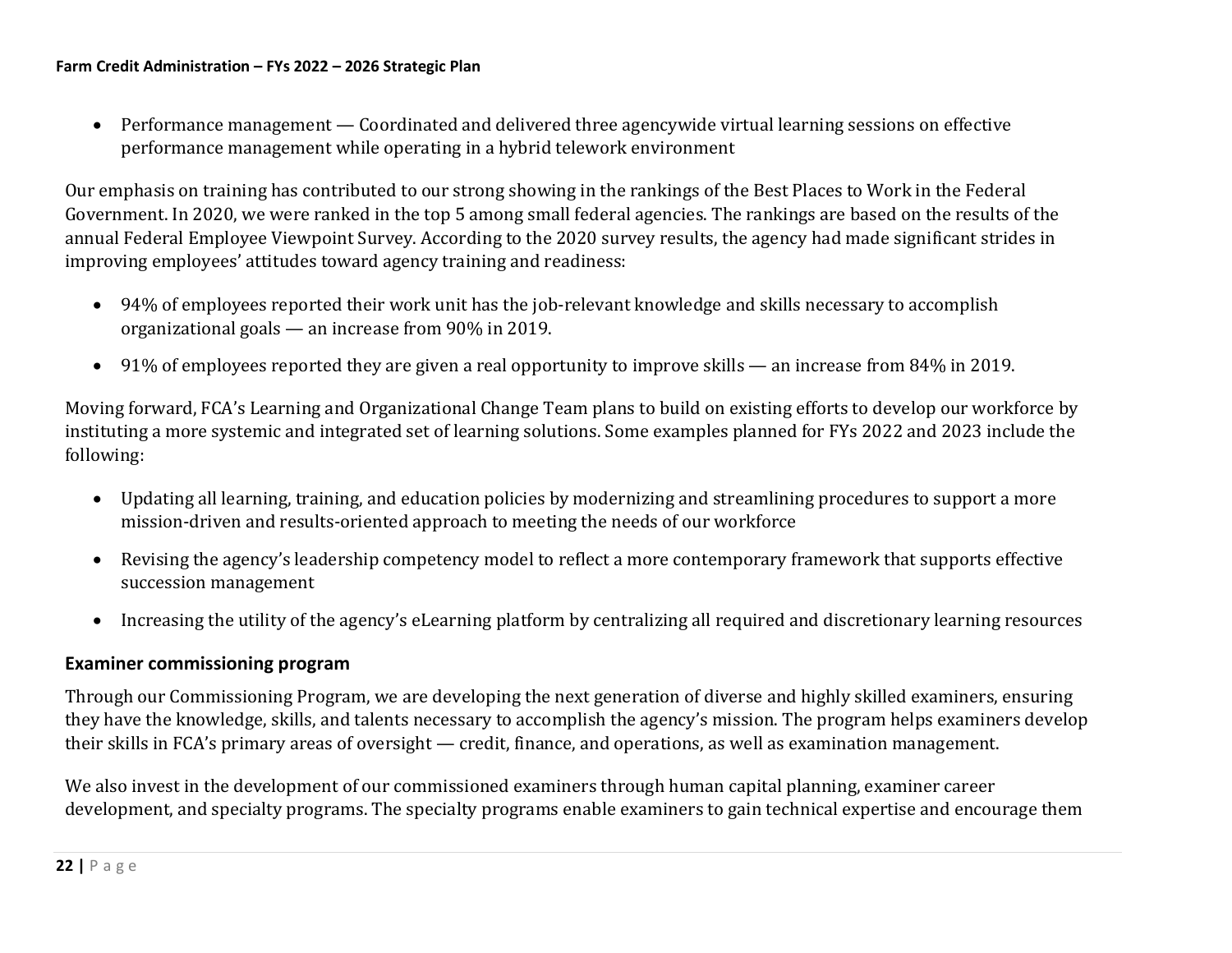to pursue professional development and certification. Various professional development and certification programs are available to help our examiners hone their expertise.

### **Diversity and inclusion**

Because we recognize the value of diversity and inclusion to the agency, we work hard to attract and retain staff with varied backgrounds and skills. Our recruiters regularly visit job fairs at universities with high minority enrollment, and we have several Special Emphasis Programs at the agency to raise awareness about diversity and inclusion in our workforce.

### **Leveraging technology**

We have designed a flexible IT program at FCA that can adapt to changing technical and business needs. The Office of Information Technology holds regular partnership meetings with staff from other business units to ensure that we monitor our IT investments closely and adjust our priorities as needed. Through these partnership meetings, we identify multiyear IT initiatives and include these in our annual Information Resources Management (IRM) Strategic Plan.

The IRM Strategic Plan drives IT spending through the current fiscal year and beyond. In 2022, we will continue to improve FCA's data reporting, dashboard, and analysis capabilities and strengthen our cybersecurity. We will engage contractors when we need specialized expertise, and we will expand use of cloud services where appropriate.

### **Stewardship objectives**

We established three stewardship objectives to guide our ongoing internal operations.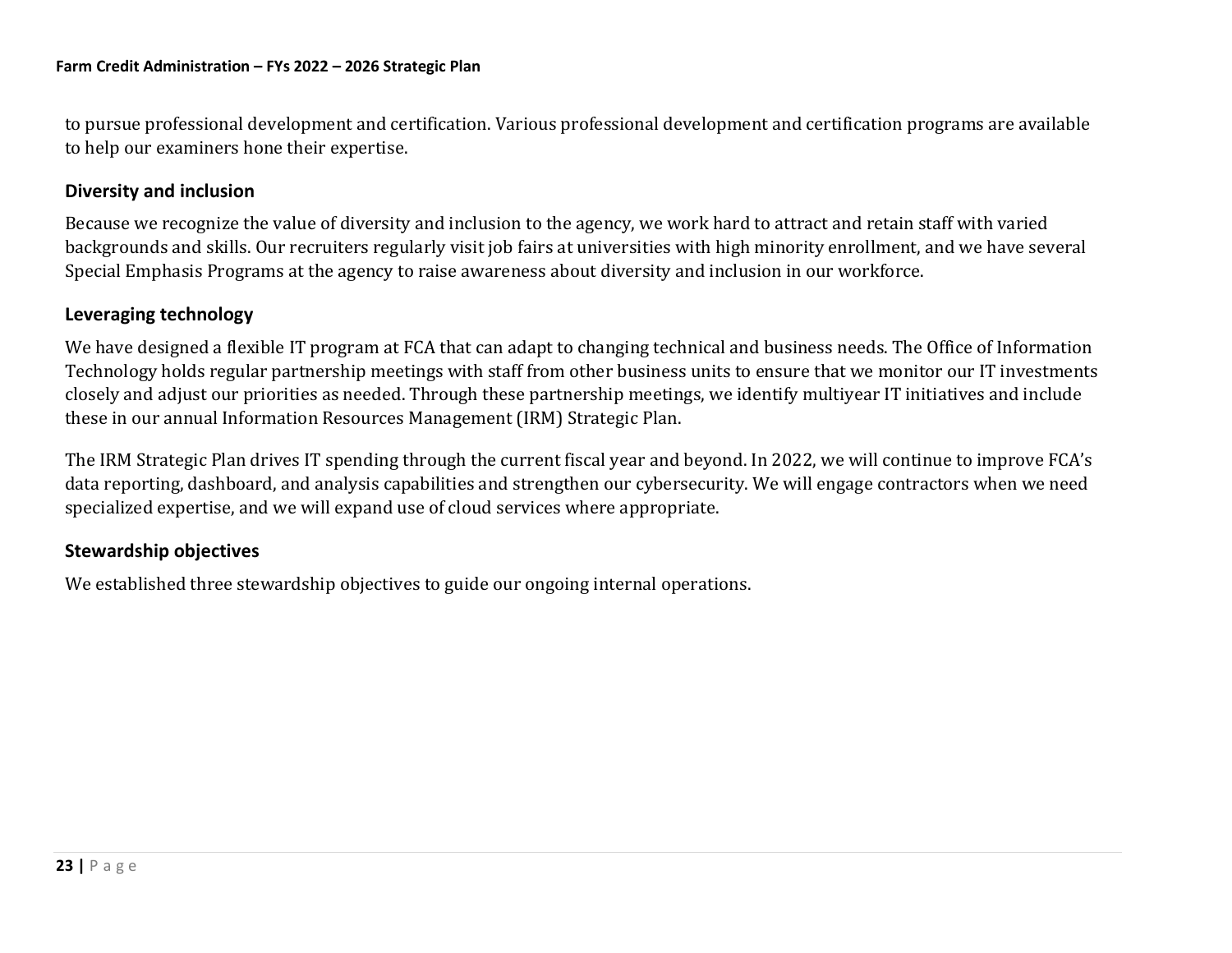#### Stewardship Objective 1: Ensure a well-trained, engaged, and diverse staff working effectively in a safe, efficient, and modern workplace

*FCA has been consistently recognized as one of the top five best small agencies to work for in the federal government. The agency remains committed to* fostering an inclusive workplace culture where a diverse group of employees have the resources and skills they need to excel in their positions. We achieve this by implementing strategic workforce initiatives that are responsive to the challenges of motivating, engaging, and retaining a 21st century workforce.

#### **Supporting narrative**

To support its mission, FCA will advance organizational excellence and equity through a workforce that reflects the diversity of the American public and maintains and promotes a culture of inclusion and accessibility. The agency will focus on developing a workforce and workplace of the future that will meet the demands of the 21st century.

FCA will strengthen its human capital initiatives that support succession management, employee development, and organizational effectiveness. Further, the agency will continue to prioritize diversity and inclusion in our talent management practices. FCA knows that a well-trained, diverse workforce will allow FCA to maximize organizational performance. Through implementing this stewardship objective, we will continue to foster an organizational culture and workplace climate that values diversity, equality, inclusion, and accessibility.

As the entities that FCA regulates adopt modern technology solutions and use increasingly sophisticated data modeling and analytics, FCA's workforce will need to enhance its advanced analytical and data science skills to ensure that the agriculture credit markets are safe and secure. Further, FCA's leaders and supervisors will need to enhance their proficiency at leading and managing staff as workforce paradigms shift in response to the pandemic and other urgent needs.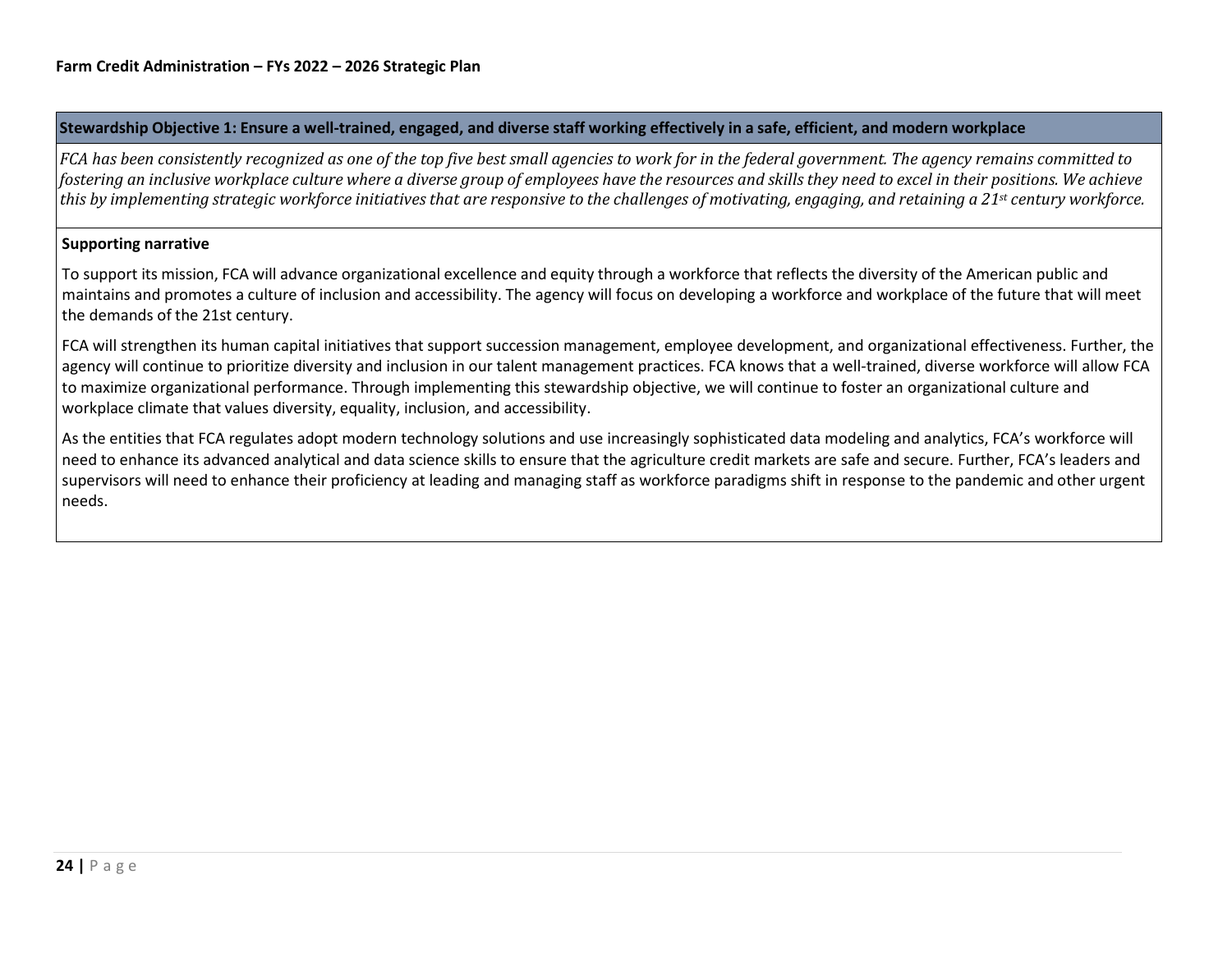| <b>Stewardship sub-objectives</b>                                                                                                                                             | <b>Performance goals</b>                                                                                                                                              | <b>Metrics</b>                                                                                                                          |
|-------------------------------------------------------------------------------------------------------------------------------------------------------------------------------|-----------------------------------------------------------------------------------------------------------------------------------------------------------------------|-----------------------------------------------------------------------------------------------------------------------------------------|
| ST1.1 - Enhance FCA's workforce<br>ST1.1.1 - Enhance FCA's diversity recruitment<br>diversity.<br>efforts.<br>$ST1.1.2$ - Promote diversity and inclusion<br>initiatives.     | ST1.1.a - Ensured recruiting efforts included outreach to<br>academic institutions with active diversity recruitment programs.<br>(Target: Yes)                       |                                                                                                                                         |
|                                                                                                                                                                               | $ST1.1.b -$ Agency score was at least equal to the composite<br>score for all small agencies on Q20 on the Federal Employee<br>Viewpoint Survey (FEVS). (Target: Yes) |                                                                                                                                         |
|                                                                                                                                                                               |                                                                                                                                                                       | $ST1.1.c$ - Agency score was at least equal to the composite<br>score for all small agencies on Q34 of the FEVS. (Target: Yes)          |
| ST1.2 - Ensure employees have<br>clear, measurable performance<br>expectations that are aligned with                                                                          | ST1.2.1 - Ensure performance-related policies and<br>procedures are current.<br>ST1.2.2 - Ensure employees receive timely and                                         | ST1.2.a - Performance management-related policies and<br>procedures are current (i.e., updated within past two years).<br>(Target: Yes) |
| FCA's mission and strategic plan.<br>meaningful performance feedback.<br>ST1.2.3 - Provide training on successfully managing<br>and working in a hybrid telework environment. |                                                                                                                                                                       | $ST1.2.b$ – Percentage of employees whose performance plans<br>were established in a timely manner. (Target: >95%)                      |
|                                                                                                                                                                               | ST1.2.c - Percentage of employees who received midterm<br>performance reviews in a timely manner. (Target: >95%)                                                      |                                                                                                                                         |
|                                                                                                                                                                               |                                                                                                                                                                       | ST1.2.d - Percentage of employees who received final rating<br>reviews in a timely manner. (Target: >95%)                               |
|                                                                                                                                                                               |                                                                                                                                                                       | ST1.2.e - Agency score was at least equal to composite small<br>agency score on Q6 of the FEVS. (Target: Yes)                           |
|                                                                                                                                                                               |                                                                                                                                                                       | ST1.2.f - Agency score was at least equal to the composite small<br>agency score on Q12 of the FEVS. (Target: Yes)                      |
|                                                                                                                                                                               |                                                                                                                                                                       | $ST1.2.g$ $-$ At least three training programs were delivered<br>annually on working in a hybrid telework environment. (Target:<br>Yes) |

# **Supporting sub-objectives, performance goals, and metrics**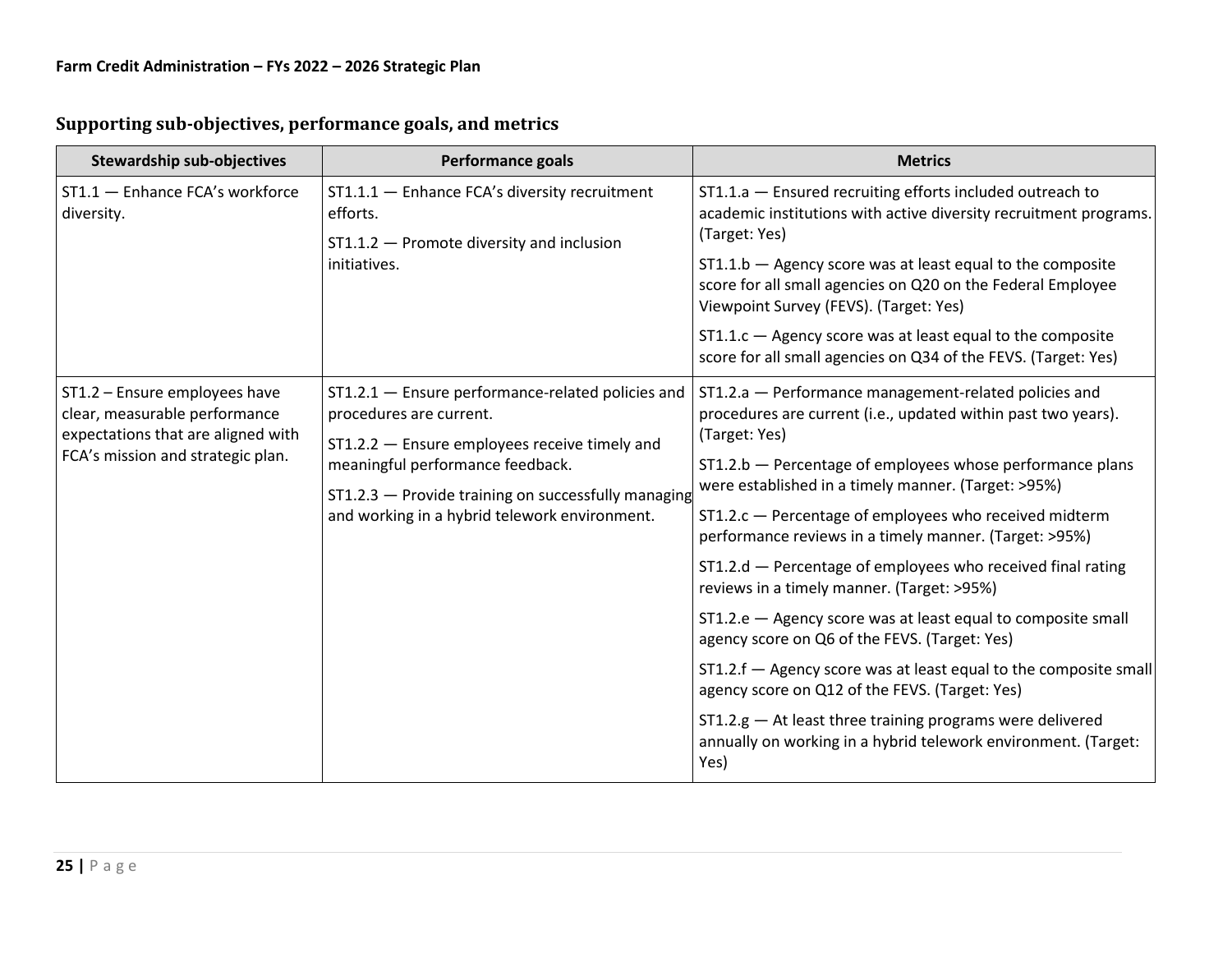| <b>Stewardship sub-objectives</b>                                                                                | <b>Performance goals</b>                                                                                                                                                                                                                                                                                                                                               | <b>Metrics</b>                                                                                                                                                                                                                             |
|------------------------------------------------------------------------------------------------------------------|------------------------------------------------------------------------------------------------------------------------------------------------------------------------------------------------------------------------------------------------------------------------------------------------------------------------------------------------------------------------|--------------------------------------------------------------------------------------------------------------------------------------------------------------------------------------------------------------------------------------------|
| ST1.3 - Ensure employees receive<br>targeted professional training and<br>development opportunities.             | $ST1.3.1 -$ Create competency frameworks that<br>support the development of supervisors and<br>employees.<br>ST1.3.2 - Assess employees' training needs.<br>$ST1.3.3$ - Deliver training that addresses current<br>skills gaps.<br>ST1.3.4 – Provide developmental opportunities to<br>support emerging skills needs.<br>ST1.3.5 - Encourage collaboration among staff | ST1.3.a - Agency score was at least equal to the composite<br>small agency score on Q18 of the FEVS. (Target: Yes)<br>$ST1.3.b$ – Agency score was at least equal to the composite<br>small agency score on Q47 of the FEVS. (Target: Yes) |
|                                                                                                                  | members within and outside assigned offices<br>through rotations, mentoring, and shadowing.                                                                                                                                                                                                                                                                            |                                                                                                                                                                                                                                            |
| $ST1.4$ - Ensure agency policies and<br>practices demonstrate a culture of<br>respect and professionalism toward | $ST1.4.1$ - Foster diversity and inclusion principles<br>and practices.<br>ST1.4.2 - Foster service excellence principles and                                                                                                                                                                                                                                          | $ST1.4.a$ - Agency score was at least equal to the composite<br>small agency score on the FEVS Employee Engagement Index.<br>(Target: Yes)                                                                                                 |
| all individuals, internal and external<br>to FCA.                                                                | practices.                                                                                                                                                                                                                                                                                                                                                             | $ST1.4.b$ $-$ Agency score was at least equal to the composite<br>small agency score on Q15 of the FEVS. (Target: Yes)                                                                                                                     |
|                                                                                                                  |                                                                                                                                                                                                                                                                                                                                                                        | $ST1.4.c$ – Agency score was at least equal to the composite small<br>agency score on Q23 of the FEVS. (Target: Yes)                                                                                                                       |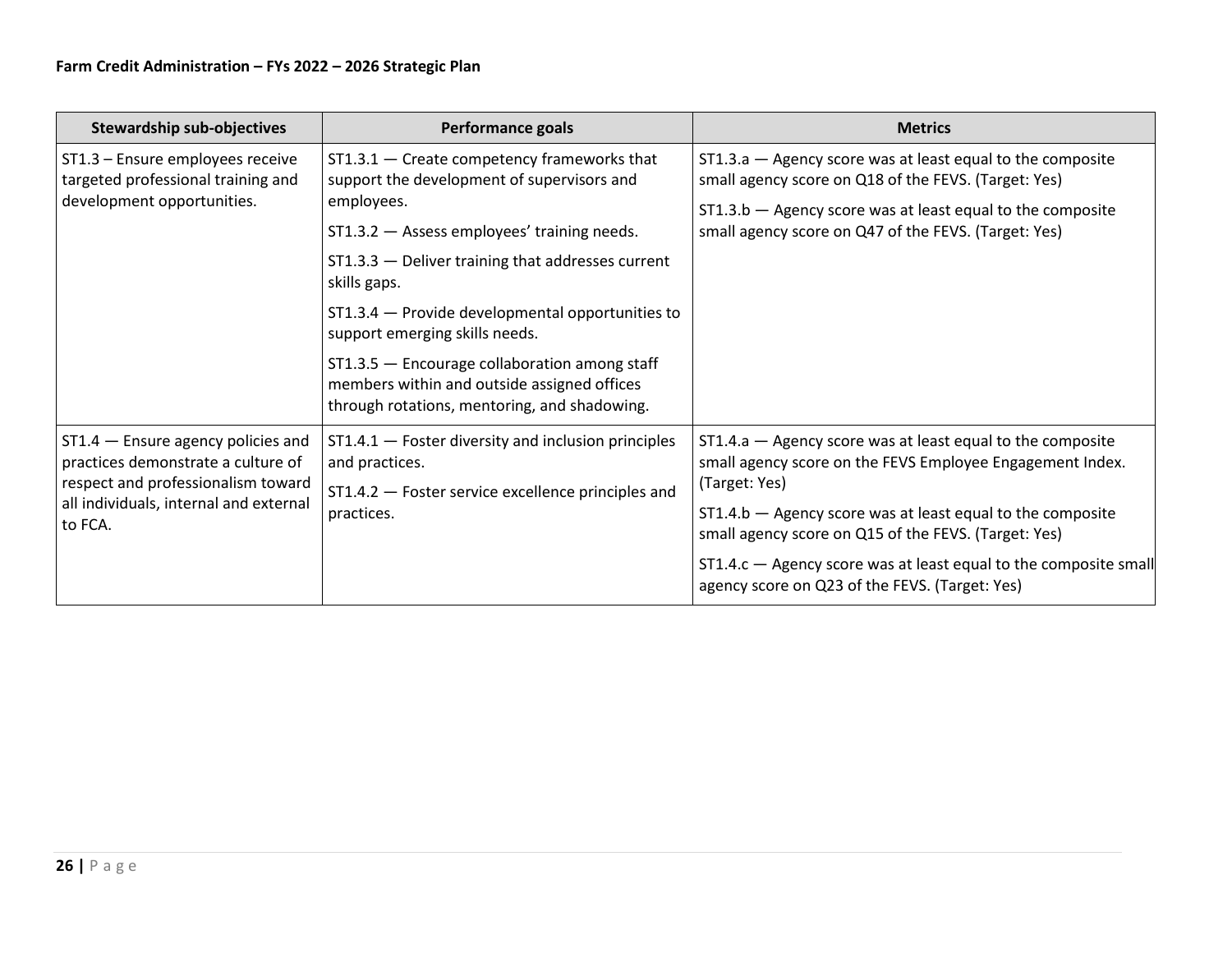## **FEVS questions as metrics**

- Q1. I am given a real opportunity to improve my skills in my organization.
- Q6: I know what is expected of me on the job.
- Q12: I know how my work relates to the agency's goals.
- Q15: Employees are protected from health and safety hazards on the job.
- O18. My training needs are assessed.
- Q19: In my most recent performance appraisal, I understood what I had to do to be rated at different performance levels (for example, Fully Successful,Outstanding).
- Q20: My supervisor is committed to a workforce representative of all segments of society.
- Q23: My supervisor treats me with respect.
- Q34: Policies and programs promote diversity in the workplace (for example, recruiting minorities and women, training in awareness of diversity issues,mentoring).
- Q43. My supervisor provides me with opportunities to demonstrate my leadership skills.
- Q47. Supervisors in my work unit support employee development.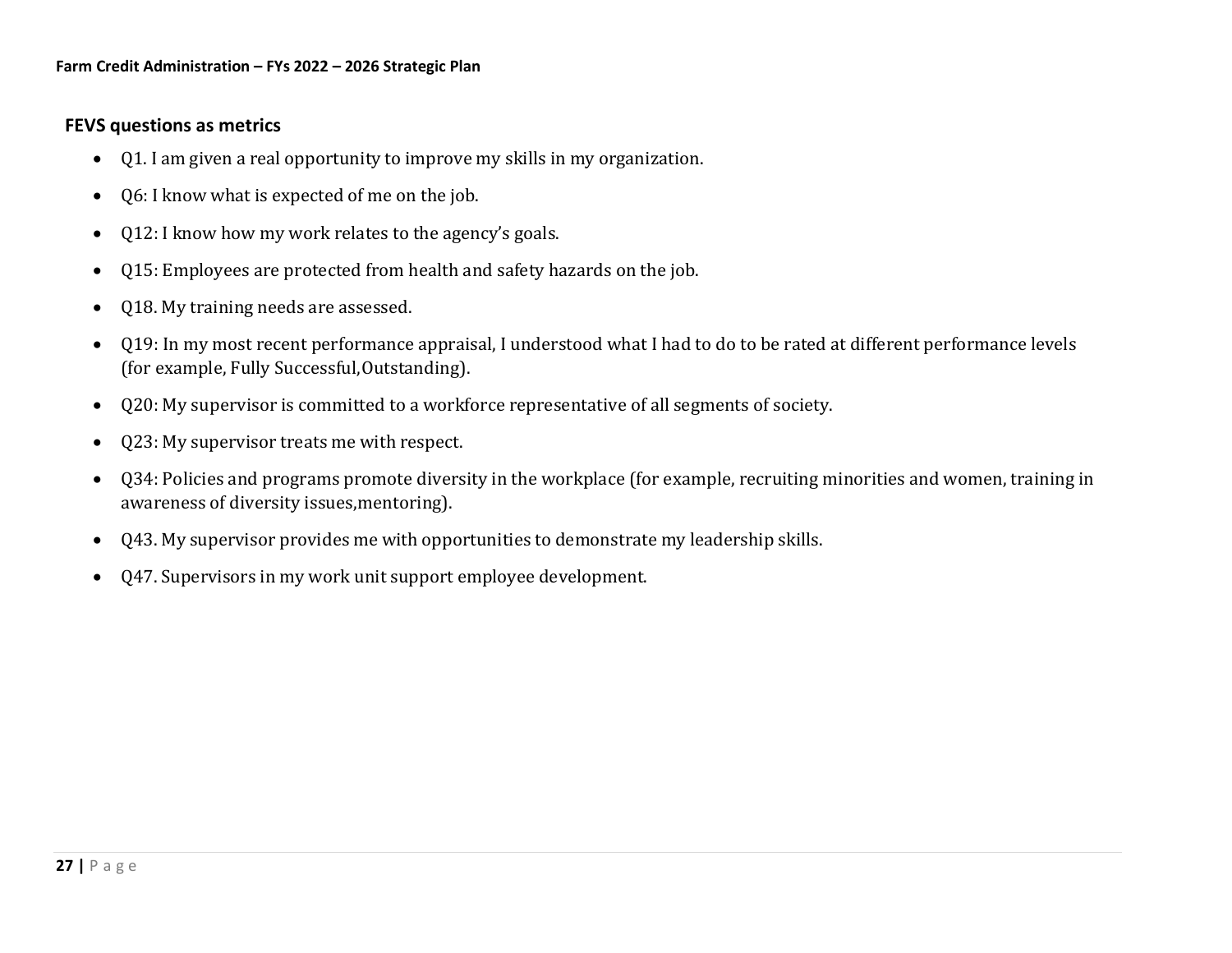#### Stewardship Objective 2: Ensure data and technology assets are accessible, protected, and used effectively in a modern environment

*This stewardship objective provides for necessary inputs to pursue our mission and two strategic goals.*

#### **Supporting narrative**

Data and technology assets are necessary inputs for successfully pursuing our mission. While we have made advances in recent years, we must enhance our technology platforms and security, analytic capabilities, and use of data to address ever-changing risks to the Farm Credit System and FCA and to support agency processes and decision-making. We expect to work toward a collaborative agency environment that seamlessly builds and secures an analytic setting that enables both development and sharing of information. A primary expectation is that such an environment will attract high-performing employees who, in turn, will further propel us toward this stewardship objective.

FCA will continue advancing agency efforts to modernize and secure our data and technology platforms by developing data, technology, and cybersecurity initiatives that support FCA's mission. We will allocate budget and resources for those efforts. FCA will continuously modernize its data and technology platforms, with a strategic focus on giving staff the necessary tools to accomplish FCA's mission in a hybrid working environment. To support the administration's efforts (Executive Order 14028: Improving the Nation's Cybersecurity) to mitigate cybersecurity risks across federal agencies, FCA will further strengthen its internal cybersecurity protections by fostering a security-aware culture and hardening critical information systems to mitigate risks associated with existing and emerging (e.g., supply chain risks) threats.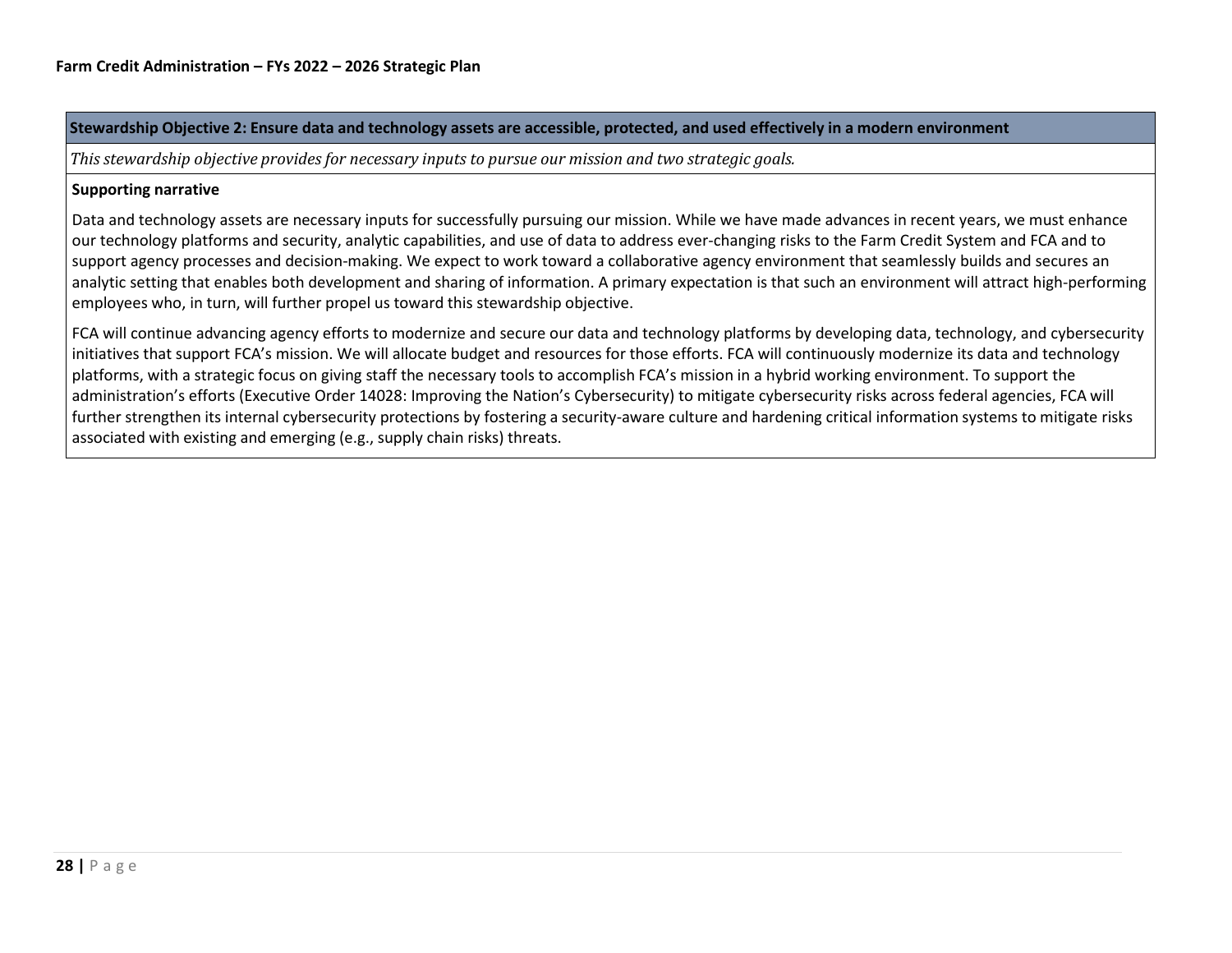| <b>Stewardship sub-objectives</b>                                                        | <b>Performance goals</b>                                                                                                                                                                                   | <b>Metrics</b>                                                                                                                                                             |  |
|------------------------------------------------------------------------------------------|------------------------------------------------------------------------------------------------------------------------------------------------------------------------------------------------------------|----------------------------------------------------------------------------------------------------------------------------------------------------------------------------|--|
| technology assets and<br>provide technology<br>platforms designed to<br>enhance employee | $ST2.1$ – Safeguard data and $ST2.1.1$ – Continue modernizing FCA's data and technology<br>platforms to deliver enhanced data and technology capabilities                                                  | ST2.1.a - One aging technology platform was modernized<br>annually. (Target: Yes)                                                                                          |  |
|                                                                                          | that directly support FCA's mission and meet the computing needs<br>of a hybrid workforce.<br>ST2.1.2 - Improve data standardization and automation.                                                       | ST2.1.b - Achieved and maintained not less than 95%<br>vulnerability compliance for scanned assets that are within<br>FCA's vulnerability management operating procedures. |  |
| productivity.                                                                            | $ST2.1.3$ - Enhance data analytics capabilities.                                                                                                                                                           | (Target: Yes)                                                                                                                                                              |  |
|                                                                                          | ST2.1.4 - Sunset outdated development and infrastructure<br>platforms.                                                                                                                                     | $ST2.1.c$ – Conducted phishing tests in compliance with the<br>frequency outlined in OIT's Phishing Tests Standard<br><b>Operating Procedures. (Target: Yes)</b>           |  |
|                                                                                          | ST2.1.5 - Continue strengthening FCA's cybersecurity defenses by<br>implementing the policies, processes, and procedures required to<br>effectively respond to emerging incidents.                         | ST2.1.d - Ensured multifactor authentication of FCA end<br>user accounts unless excepted. (Target: 100%)                                                                   |  |
| $ST$ 2.2 $-$ Advance<br>evidence-based policy and<br>organizational decision<br>making.  | ST2.2.1 - Create a new environment (data and analytic tools) for<br>technical staff to assess risks so they can generate new knowledge<br>and insights for advancing agency decision-making. This includes | ST2.2.a - Programming languages, analytical tools, and<br>resources were accessible by staff. (Target: Yes)                                                                |  |
|                                                                                          | (1) acquiring priority data sets to answer strategic agency<br>questions and (2) continuing to build and secure an analytic<br>environment in a seamless fashion for both development and                  | $ST2.2.b -$ Produced quantitative and qualitative<br>deliverables that are responsive to agency needs. (Target:<br>Yes)                                                    |  |
|                                                                                          | sharing of information.                                                                                                                                                                                    | $ST2.2.c -$ Provided qualitative and quantitative                                                                                                                          |  |
|                                                                                          | ST2.2.2 - Build a community of learning and practice in advanced<br>analytics.                                                                                                                             | improvements to data inventories and metadata. (Target:<br>Yes)                                                                                                            |  |
|                                                                                          | ST2.2.3 - Use the new data, analytical tools, and community of<br>practice to create new knowledge and insights to advance agency<br>decision-making.                                                      |                                                                                                                                                                            |  |
|                                                                                          | ST2.2.4 - Enhance public data assets to provide additional value<br>to stakeholders.                                                                                                                       |                                                                                                                                                                            |  |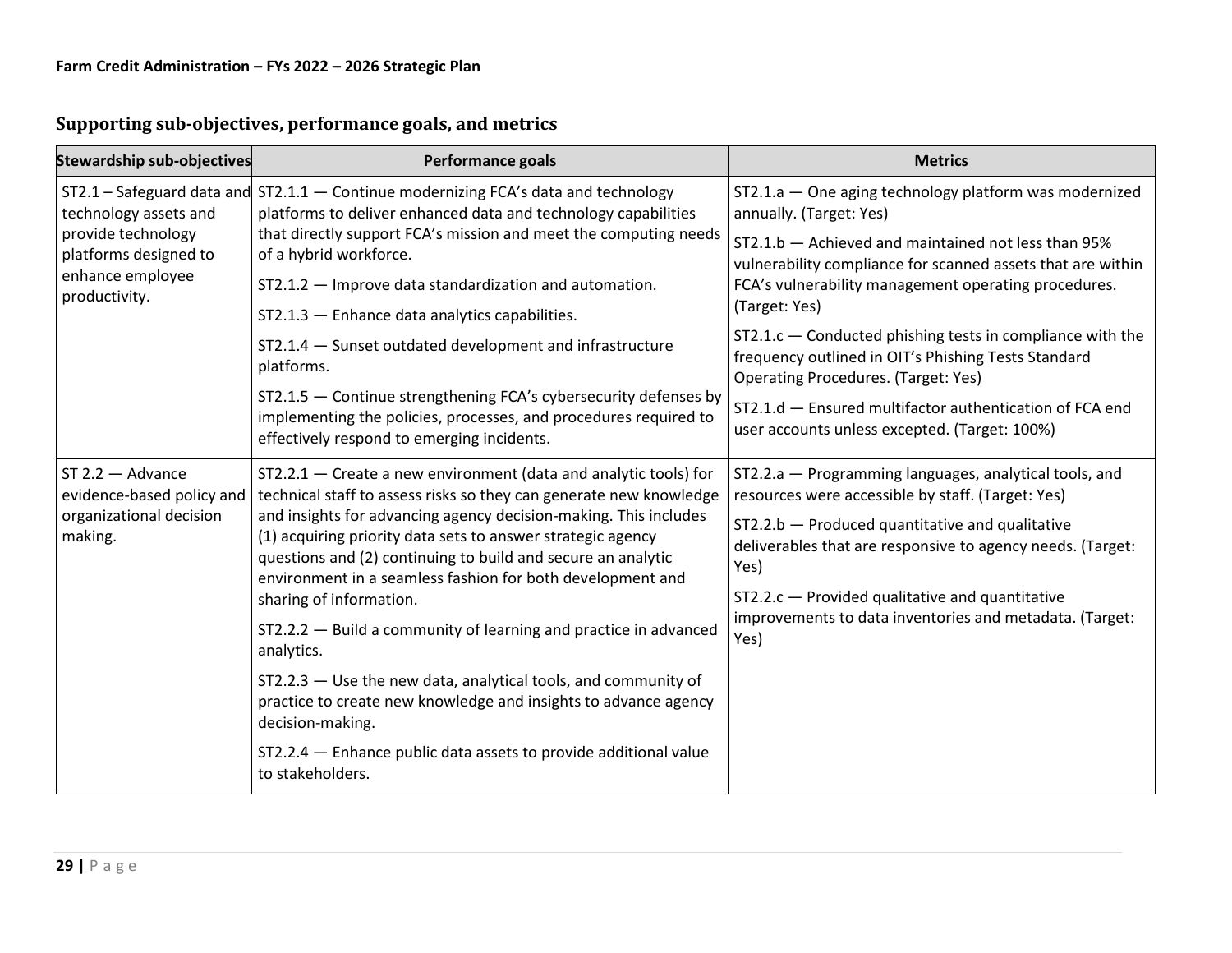**Stewardship Objective 3: Ensure sound management and oversight of agency financial resources to achieve strategic goals**

This stewardship objective underscores the importance of accountability and transparency in the execution of our fiduciary duties.

#### **Supporting narrative**

Responsible fiscal stewardship is a fundamental responsibility of all organizations. FCA has a long-established history of outstanding fiscal stewardship, to include implementing financial management improvement priorities, establishing agencywide financial management policies, and carrying out the financial management functions required by Circular A-11. This commitment to stewardship excellence fosters informed decision-making and internal and external confidence in the agency's financial management.

Most of our revenue is derived from assessments received from Farm Credit System institutions, including Farmer Mac and the System's service corporations. We calculate the assessments using a formula established by FCA regulation. Those revenues are used to fulfill our primary goals of carrying out our public mission and ensuring the safety and soundness of the System.

In addition to assessments, we receive funds from reimbursable services and interest earned on investments with the U.S. Department of the Treasury. We use interest earned on investments to build and maintain an agency reserve. The reserve ensures that we can effectively and efficiently respond to unexpected, unbudgeted expenses without needing to increase assessments.

#### **Supporting sub-objectives, performance goals, and metrics**

| <b>Stewardship sub-objectives</b>                                                                                                                                                      | <b>Performance goals</b>                                                                                                                                                                                                                                                                    | <b>Metrics</b>                                                                                                                                                                                                                  |
|----------------------------------------------------------------------------------------------------------------------------------------------------------------------------------------|---------------------------------------------------------------------------------------------------------------------------------------------------------------------------------------------------------------------------------------------------------------------------------------------|---------------------------------------------------------------------------------------------------------------------------------------------------------------------------------------------------------------------------------|
| ST3.1 - Ensure accountability and transparency in the<br>execution of our fiduciary duties and ability to deliver<br>reliable financial information to our stakeholders.               | ST3.1.1 - Agency produces complete and accurate<br>financial statements in accordance with U.S.<br>generally accepted accounting principles.                                                                                                                                                | ST3.1.a - Agency received an unmodified audit<br>opinion from independent auditors. (Target: Yes)                                                                                                                               |
| ST3.2 - Ensure assessments for Farm Credit System<br>institutions are appropriate based on reasonable costs<br>associated with the agency's examination and<br>supervision activities. | ST3.2.1 - Agency develops a cost-effective budget<br>that supports our mission and reflects assessments<br>calculated based on FCA regulation.<br>ST3.2.2 - Agency maintains adequate reserves to<br>respond to unexpected, unbudgeted expenses<br>without needing to increase assessments. | $ST3.2.a - Assessments met the agency$<br>regulatory authority. (Target: Yes)<br>ST3.2.b - Agency maintained interest reserves<br>between two months of operating expenses and<br>less than 30% of agency budget. (Target: Yes) |